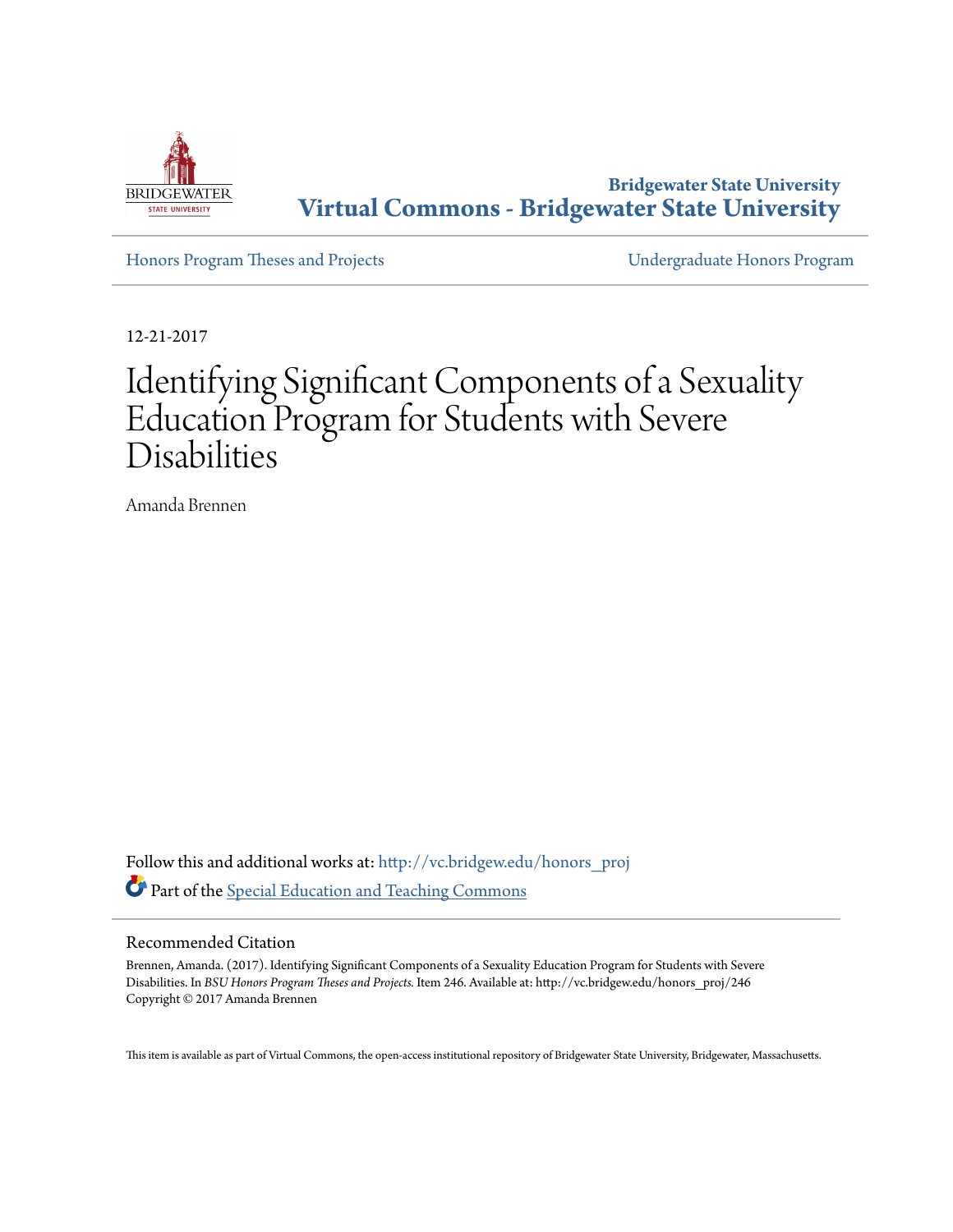### Identifying significant components of a sexuality education program for students with severe disabilities

Amanda Brennen

Submitted in Partial Completion of the Requirements for Commonwealth Honors in Special Education

Bridgewater State University

December 21st, 2017

Dr. J Edward Carter, Thesis Director

Dr. Carolyn Mires, Committee Member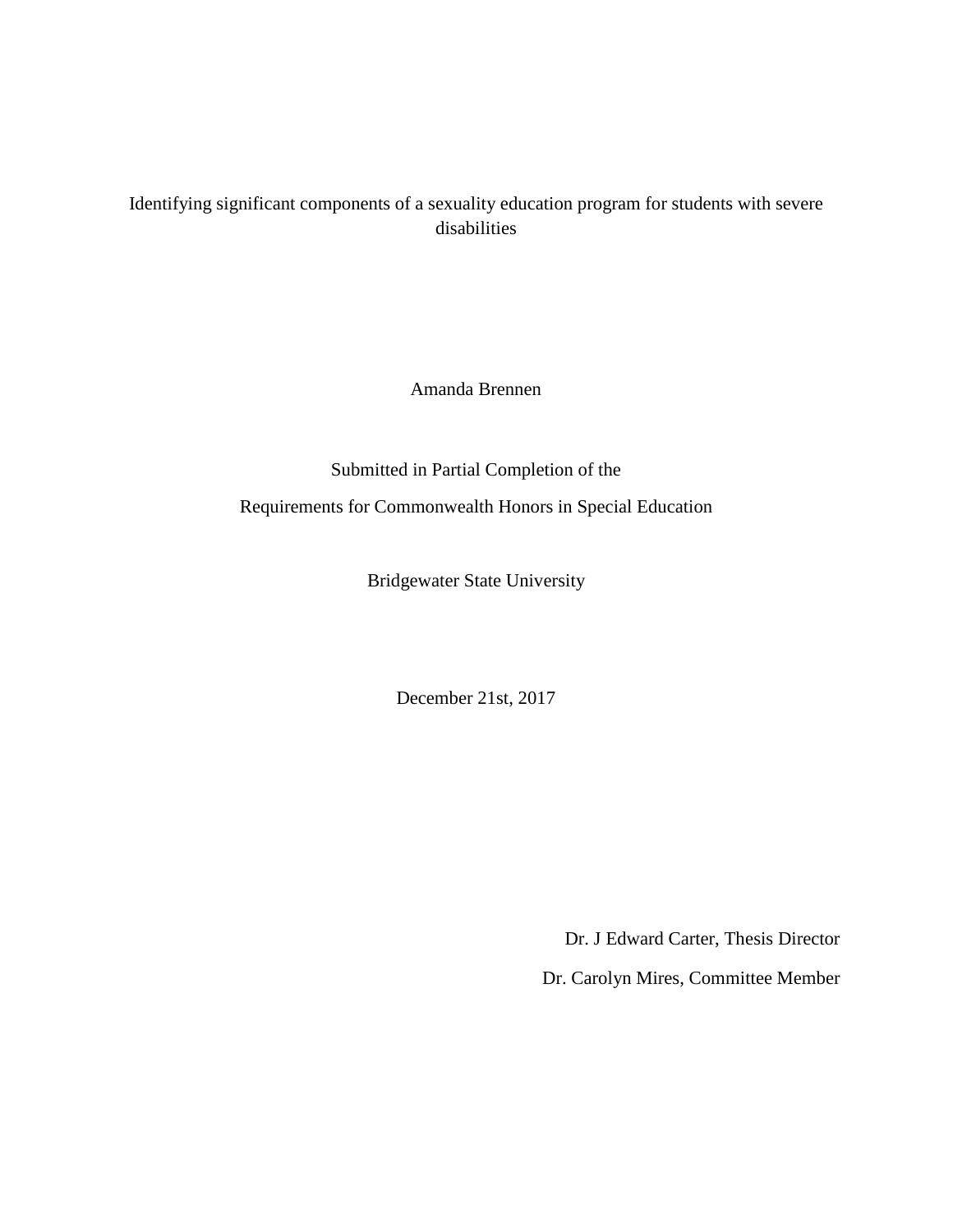#### *Abstract*

The body of knowledge in the field of sex education that has been modified for individuals with disabilities is currently lacking. There are currently no evidence based practices for sexuality education. The programs that currently exist are either not effective for the severe population or there is no research to support its use. However, people that are considered in the population of severe special education could benefit greatly from a sexuality program that is evidence based.

The researcher conducted a study to determine the topics that are common in the literature and that are important to teachers and their with severe disabilities students. The study also identified common and effective methods of sexuality instruction and assessment. This study combined archival documentation and survey questionnaire responses of teachers to understand the issues related to sex education and special education. As a result, several significant discrepancies were identified. Despite these discrepancy, specific topics, assessment methods, and necessary resources for educators were identified.

#### *Introduction*

As defined by the World Health Organization in 2006, sexual health is the possibility of having positive/safe sexual relationships and the protection of a person's sexual rights. Operating under this definition, people with moderate to severe disabilities are unlikely to be considered sexually healthy. This is especially true for individuals with moderate to severe intellectual impairments. People with severe disabilities are typically defined as individuals that preform two or more academic grade levels behind their peers of the same chronological age. A person's sexual health is comprised of two different elements: positive sexual experience and the protection of sexual rights. Individuals with severe disabilities are often prevented from having

\*A person with severe disabilities is an individual that preforms two or more academic grade levels in comparison to same age peers and may be considered for MCAS-alt.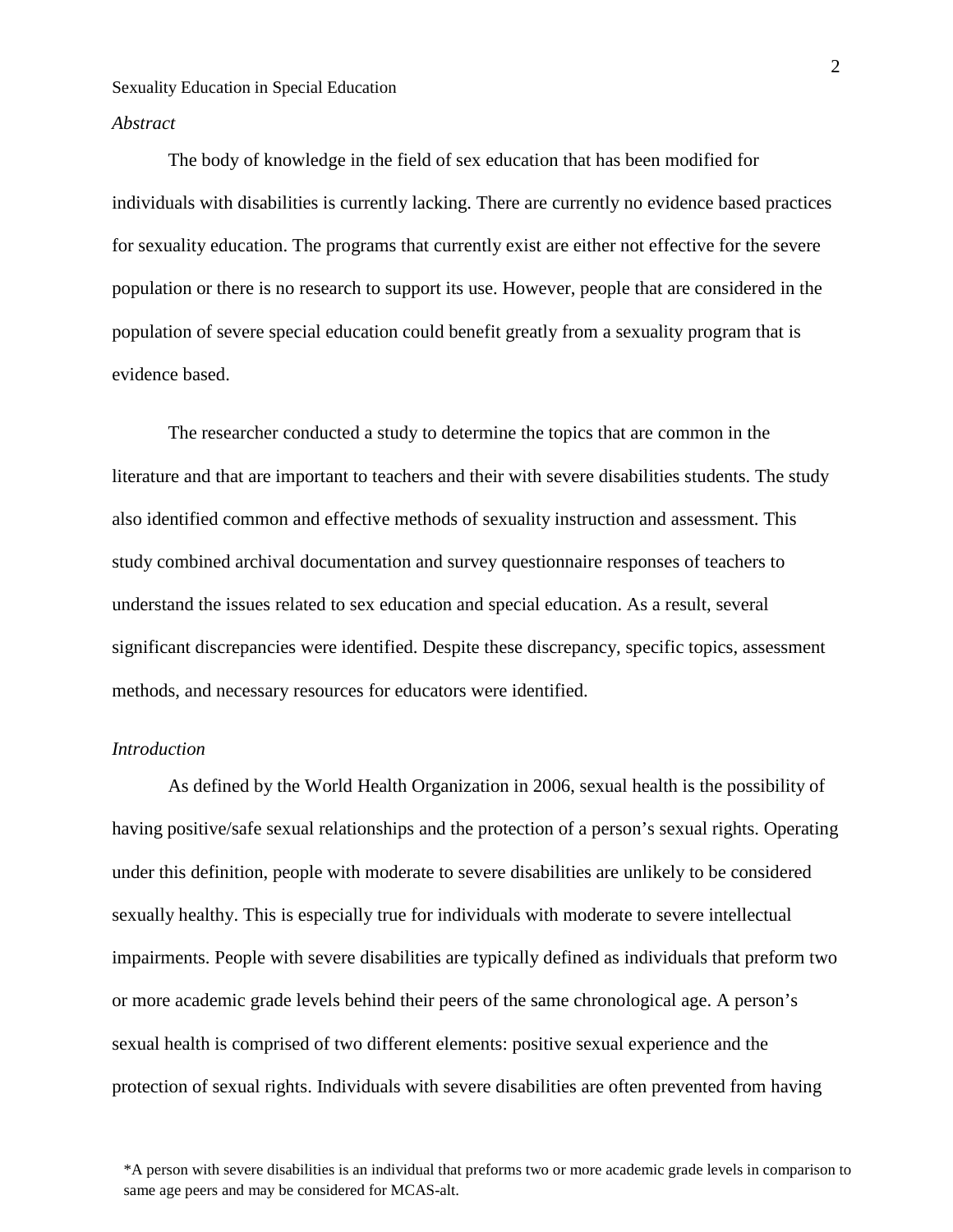sexual relationships or they have negative sexual experiences. Some parents and care-givers are actively opposed to their disabled children procreating or having sexual relations (Aunos & Feldman 2002). Furthermore, the sexual rights of these individuals are not protected or valued. Individuals with severe disabilities have limited control over their body and they are not provided equitable access to sexuality education.

Equitable access to sexuality education can provide disabled individuals the tools that they require to experience better quality sexual health. Sexuality education can be defined as instruction about sexuality. Sexuality encompasses ideas like sexual orientation, gender roles, sexual behaviors, relationships, and various other topics (Sinclair et. al. 2015). A comprehensive sexuality program can teach individuals about these topical areas, but they can also teach individuals how to have a safe and positive intimate relationships. Additionally, these types of sexuality programs can help individuals express their sexuality in appropriate ways. A comprehensive program can also teach individuals to be better self-advocates and to exert more control over decision making about their bodies. Furthermore, by providing sexuality education, the rights of the disabled population could be better protected.

The following study explores significant components of sexuality education for individuals with severe disabilities. Components include the content of instruction, the methods of assessing student knowledge, support for instructors, and specific barriers that hinder instruction. It is important, within the field of special education, that the content of instruction is meaningful and accessible to students with disabilities. The methods of assessment should vary between both formal and informal methods. Specifically, working with individuals with severe disabilities, it is important to assess their understanding of sexuality across environments in order to assess the generalization.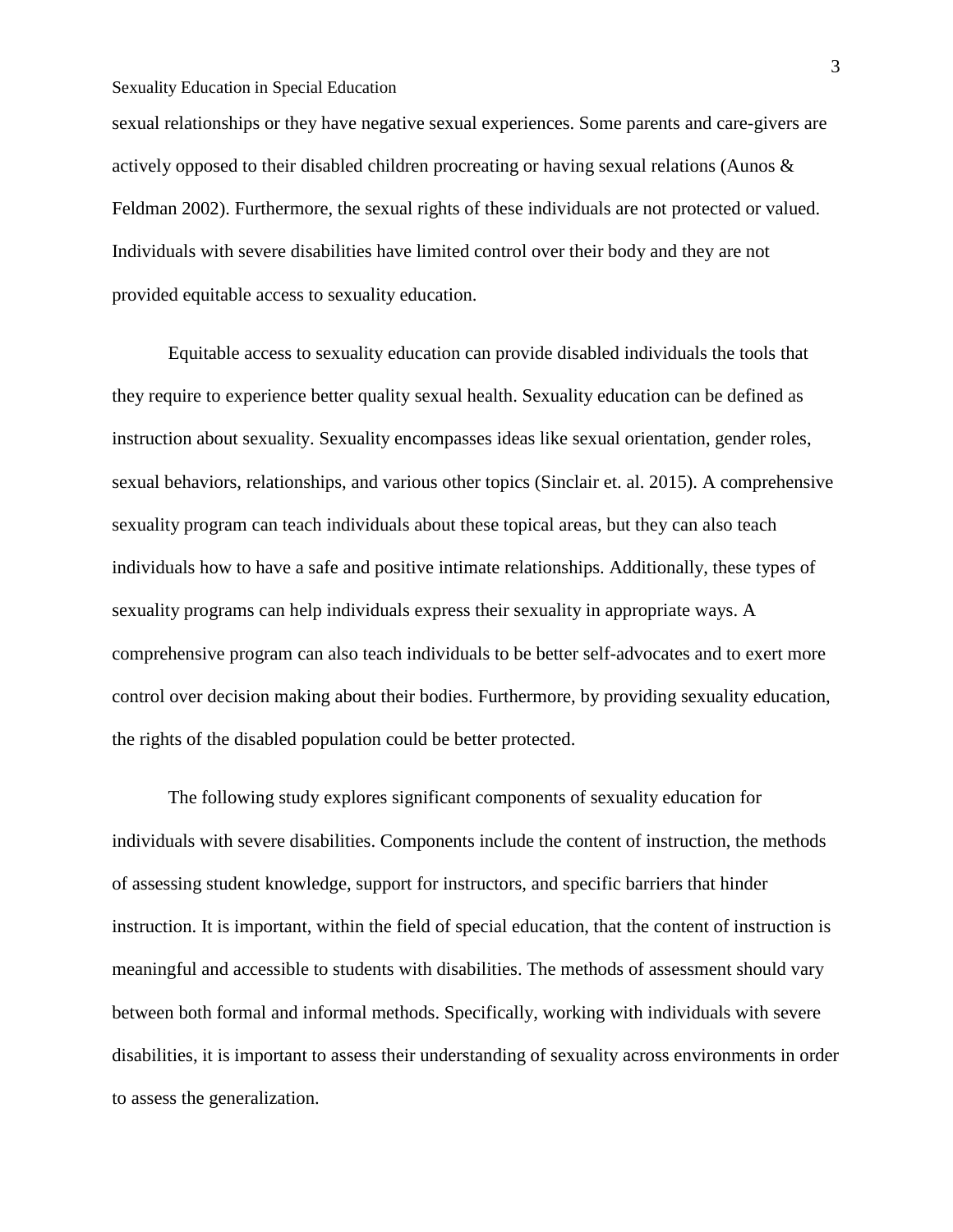#### *Literature Review*

Sexuality Education in the United States of America is inadequate and obsolete when compared to other industrialized nations. Approximately ninety percent of high school age students receive school-based sexuality education. Despite school-based sexuality education, American youth are still the more likely to become pregnant or to contract a Sexual Transmitted Infection (STI) in comparison to the adolescent populations of other industrialized nations (Carrion & Jensen 2014). So despite efforts made to decrease risky sexual behaviors, there still exists this discrepancy between sexuality instruction and healthy sexual outcomes. Among the many issues associated with sexuality education, the most prominent include: the controversial nature of the topic, misconceptions and fear of sexuality instruction, inconsistency of instruction. (Carrion & Jensen 2014, Corngold 2013). Additionally, instructional time limitations and funding have also been addressed as issues in the literature.

There are many concerns related to Sexuality Education and as a result United States has increased funding for Sexuality Education programs. All states require public schools to provide some form of Sexuality Education; however, it varies from state to state what is included in that instruction. Since the early 2000s, funding for Sexuality Education programs has increased. (Williams & Jensen 2016). National agencies such as the Office of Adolescent Health (part of the U.S. Department of Health and Human Services) have conducted research and have evaluated the effectiveness of Sexuality Education programs. As a result there are lists of evidence-based programs and promising programs for Sexuality Education (Cushman 2014). Some issues that have been addressed in the literature are implementing programs with fidelity as well as time spent on instruction.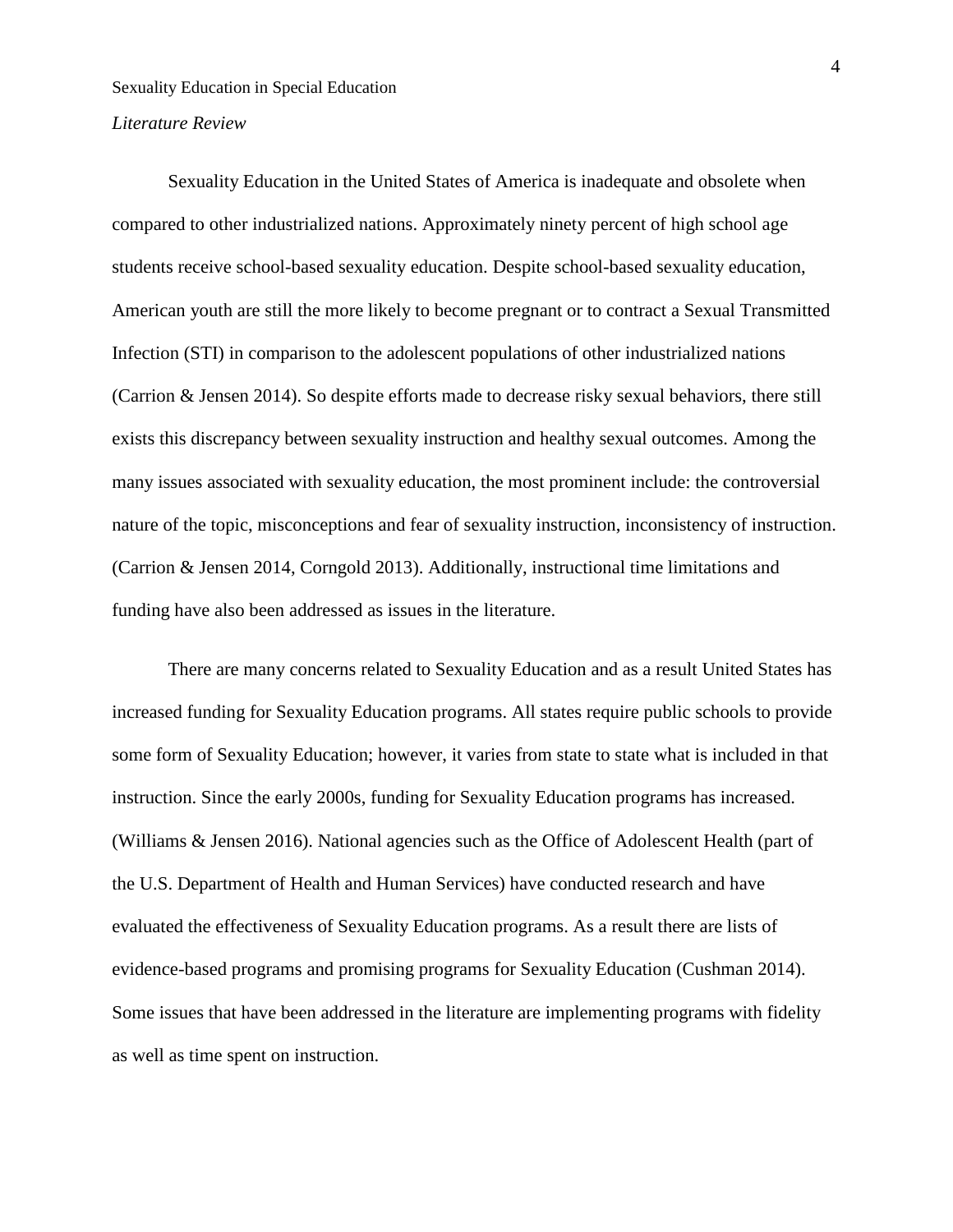There is promise, that the discrepancy between health outcomes and instruction will decrease overtime. However, a major issue with Sexuality Education is that not all students have access. Specifically, students with moderate to severe disabilities rarely receive Sexuality Education. Approximately sixteen percent of students with severe disabilities receive some form of Sexuality Education (Barnard-Brak et. al. 2014). Those who do receive Sexuality Education tend to receive it later in their school experience than their typically developing peers. Additionally, the focus of instruction is to prevent a person with disabilities from becoming a perpetrator of a sexually related crime (Martionello 2014). This exclusion from equitable Sexuality Education or the lack of scope of Sexuality Education is detrimental to individuals with severe disabilities.

Research has shown that individuals with severe disabilities are six times more likely to experience abuse and four times more likely to experience sexual abuse than their typically developing peers. There are several proposed reasons as to why this occurs. Some factors include: language ability, motor ability, taught compliance, and others. However, one significant factor is a lack of accurate sexual knowledge (Martinello 2014). It has been reported that many individuals do not know anatomical terminology, they cannot identify reproductive external anatomy, and are unaware of what sexual behavior entails. Often, language ability, social skills, and learned compliance are significant factors of sexual abuse in combination with lack of sexual knowledge. As a result, individuals with severe disabilities are ill-equipped to prevent and recognize abuse or to report it when it occurs (Kim 2015). These negative sexual experiences have deleterious effects on sexual health and quality of life for individuals with severe disabilities.

Another damaging effect that a lack of sexual knowledge can cause is an incomplete selfperception. Without access to sexual knowledge, individuals with disabilities tend to reject their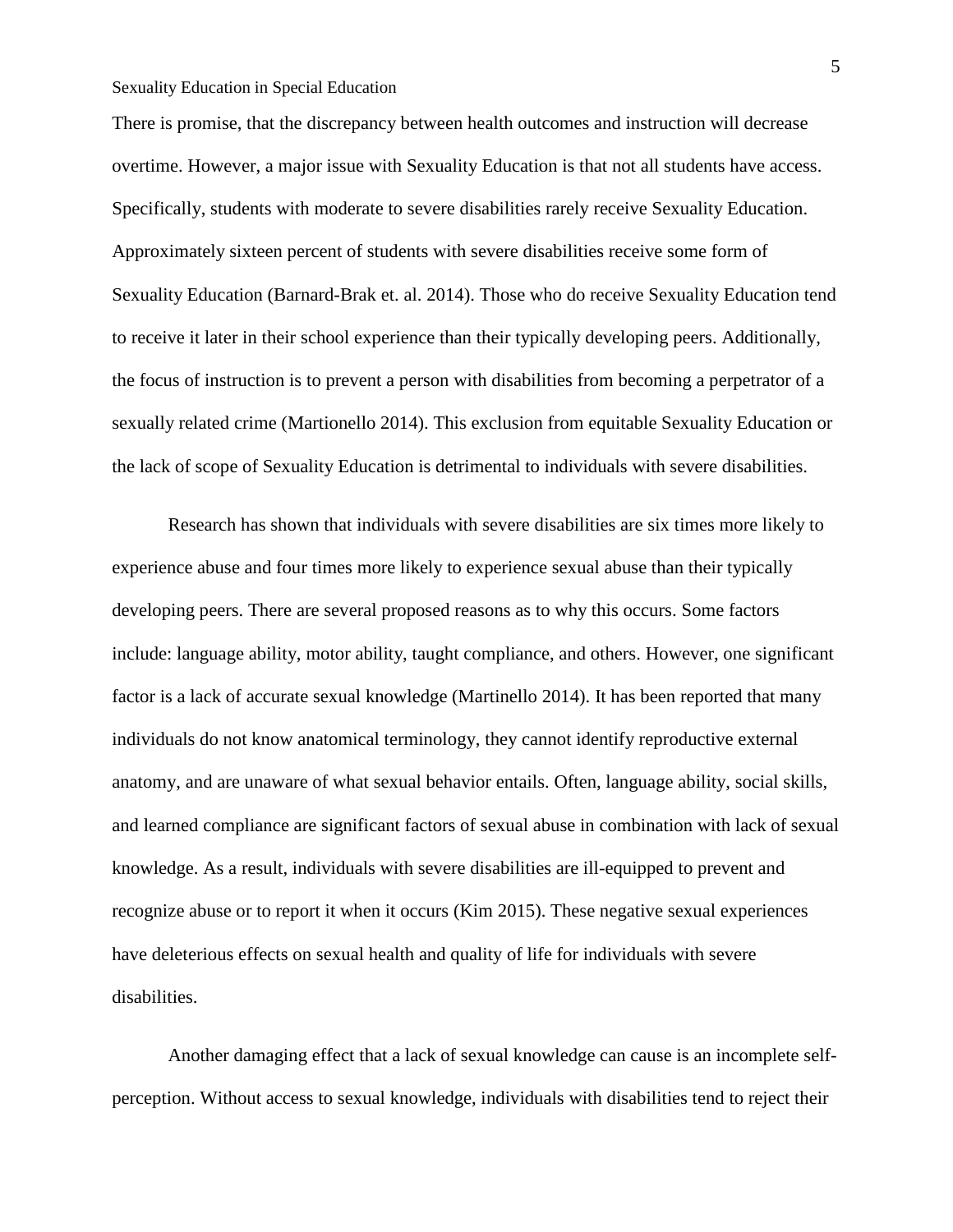sexuality. Many individuals report that although they have sexual desires, that they do not consider themselves sexual beings or they believe that their desires are wrong (Schaafsma et. al. 2015). Those who accept their sexuality and do not feel negatively about it, often do not have the opportunity to express their sexuality. Whether an individual lacks the privacy to have an intimate relationship or lacks the over-all ability to chose an intimate partner, they are prevented from experiencing what their same-age peers might be experiencing. Other individuals report that they are desirous of having relationships; however they do not have the knowledge or skill set to start or to maintain an intimate relationship (Sinclair et. al. 2015). A lack of sexual experiences or meaningful relationships can also negatively impact quality of life. With increased sexual knowledge and acceptance, a person may have more opportunities to have positive sexual experiences. Therefore, the level of access to Sexuality Education can drastically affect a person's life in a variety of ways. Spanning throughout the literature, researchers and authors have emphasized that Sexuality Education is a basic human right and that people can experience a better quality of life when granted access to more sexuality education programs.

Although there is established knowledge that sexuality education is beneficial, there are several substantial reasons as to why individuals with severe needs are excluded from sexuality education. The pervasive belief that individuals with disabilities are not sexual beings, is the part of the foundation of the argument that these individuals do not need Sexuality Education (Schaafsma et. al. 2015). This issue is, due in part to the fact, that many infantilize individuals with disabilities and they genuinely believe that these individuals cannot have sexual desires or intimate relationships. Contrary to this belief, individuals with severe disabilities are not physically different in terms of sexuality. There is no significant difference in terms of sexuality and fertility (Zacharin 2009). These individuals have the same natural desires, but they are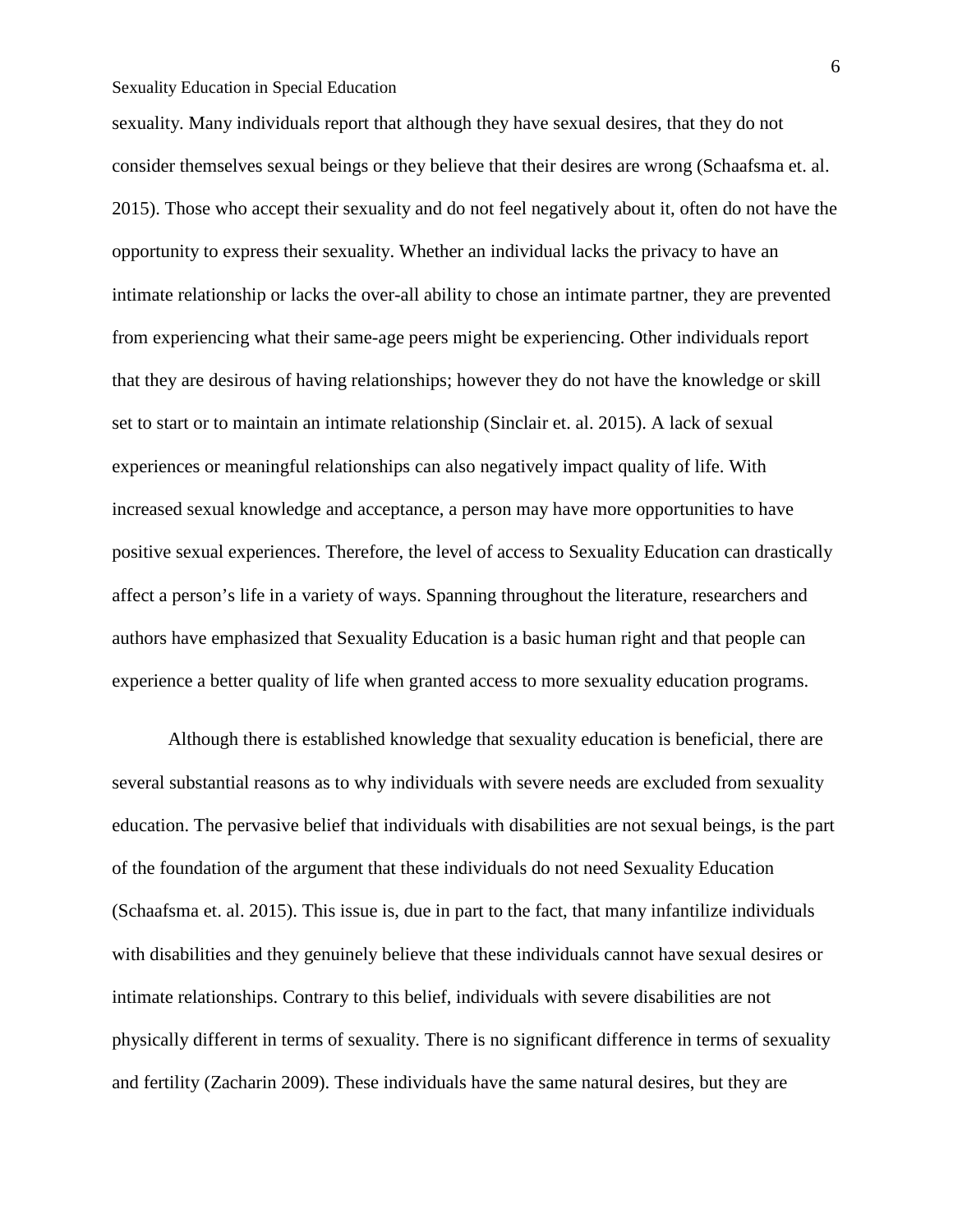denied access to vital sexual knowledge as a result of this misconception between a person's intellectual proficiency and their emotional and sexual maturity. This belief is so prevalent that one study found that only twenty-five percent of teachers polled believed that students with disabilities would benefit from Sexuality Education (Branard-Brak et. al. 2014). This misconception also affects how parents and other care givers provide support to an individual with severe disabilities. Often, these individuals are not afforded the opportunity to have privacy or to have relationships as a result of their care needs or as a result of parental rules (Aunos & Feldman 2002). Many parents are also opposed to Sexuality Education for fear that it will increase sexual behaviors and issues such as unintended pregnancy, defying parental wishes, and more. Unfortunately, many individuals who require a lot of support also experience an over-all lack of control over their bodies. Although, their care needs must be addressed and many of the decisions are made in the best interest of the individual, it does not afford them the same autonomy as their same age peers.

Another barrier that affects level of access to Sexuality Education is the instructor and the programs used to instruct students. There are some individuals who attend sexuality education with their peers; however much of this instruction is not made accessible to individuals with severe disabilities. Alternatively, many students with severe disabilities do not attend Sexuality instruction with their peers; therefore a student's academic teacher is responsible for addressing these needs. One study found that most teachers do not feel comfortable teaching topics of sexuality for a variety of reasons. However, many others simply feel ill-equipped to teach these topics because the instructor lacks the training or support from the school. Some do not feel that it even their responsibility to teach their students these topics, as an academic instructor (Schaafsma et. al. 2015). The lack of standards and mandates for this population creates an issue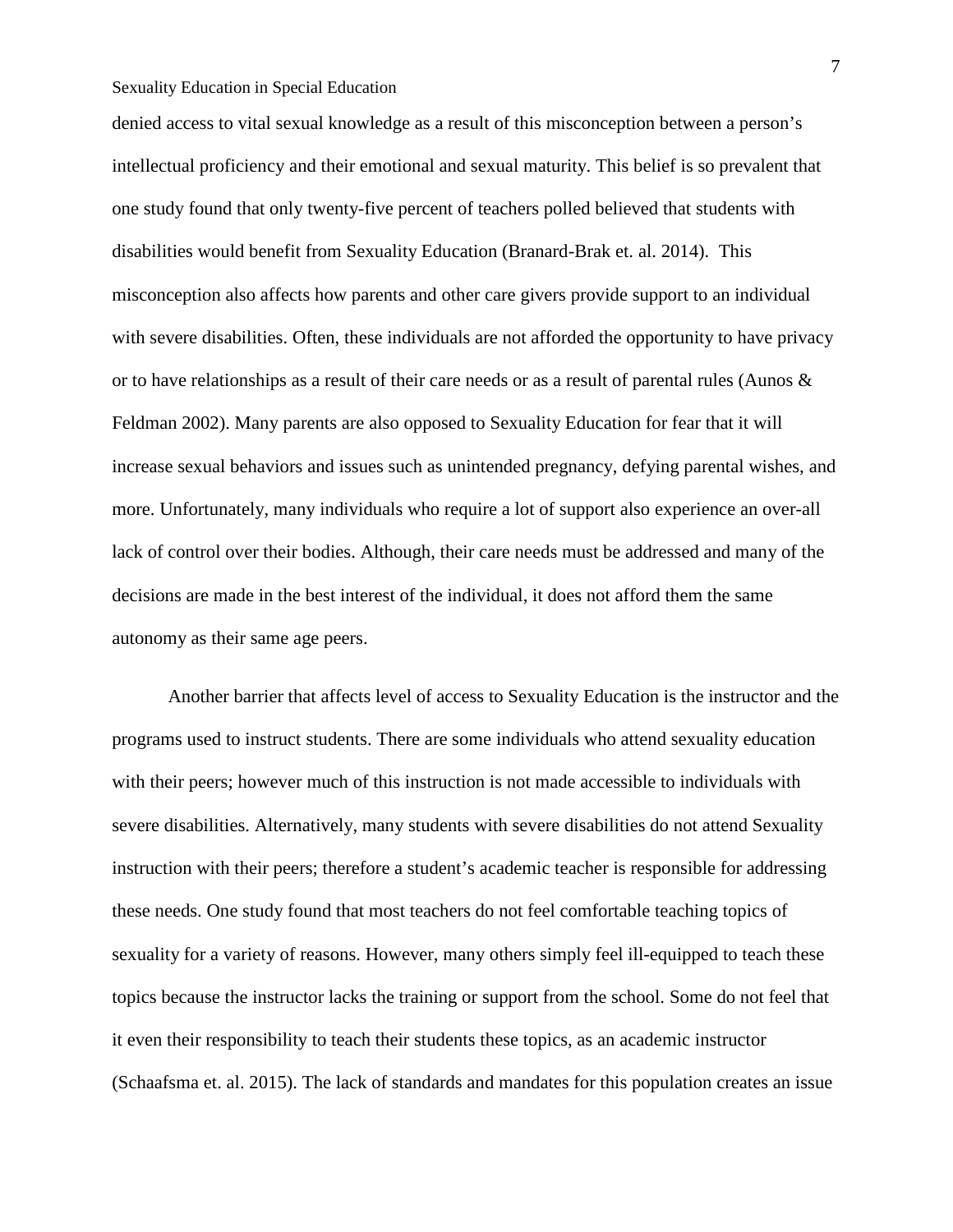of responsibility. If academic teachers are responsible then they require some training or support to provide sexuality instruction. If sexuality educators are responsible for instruction, then they require training or support to provide instruction for the population of severely disabled individuals. At present, there are only few programs that are substantiated by research that are specialized for individuals with disabilities. There are many programs that are either not effective forms of instruction, have unidentified instructional methods, lack assessment methods, or are not cost effective (Grieveo et. al. 2006). Promising programs and research are outlined below.

Researchers like Wolfe and Blanchett, have identified ways parents and educators can evaluate an existing program by using a sexuality education protocol. This protocol highlights instructional materials, strategies, and identified goals of a program. This protocol also focuses on how a program is adapted for an individual's needs. Although this method does not identify specific programs of value, it can provide support to educators when they are choosing a program for their students (Wolfe & Blanchett 2003). Additionally some other researchers have identified topics that would be beneficial for individuals with severe disabilities. However, they do not include instructional methods, assessment methods, or the means to evaluate an existing program. Several researchers have emphasized the importance of teaching reproductive anatomy in combination with physical changes during puberty. Contraception and preventing the transmission of Sexually Transmitted Infections are also frequently mentioned in the literature. Many other researchers have stressed the importance of teaching appropriate sexual behaviors, dating behaviors, and differentiating types of relationships. Another prevalent topic is communication and communicating in relation to sexual desires or behaviors. Other topical areas are presented in the results section of this study.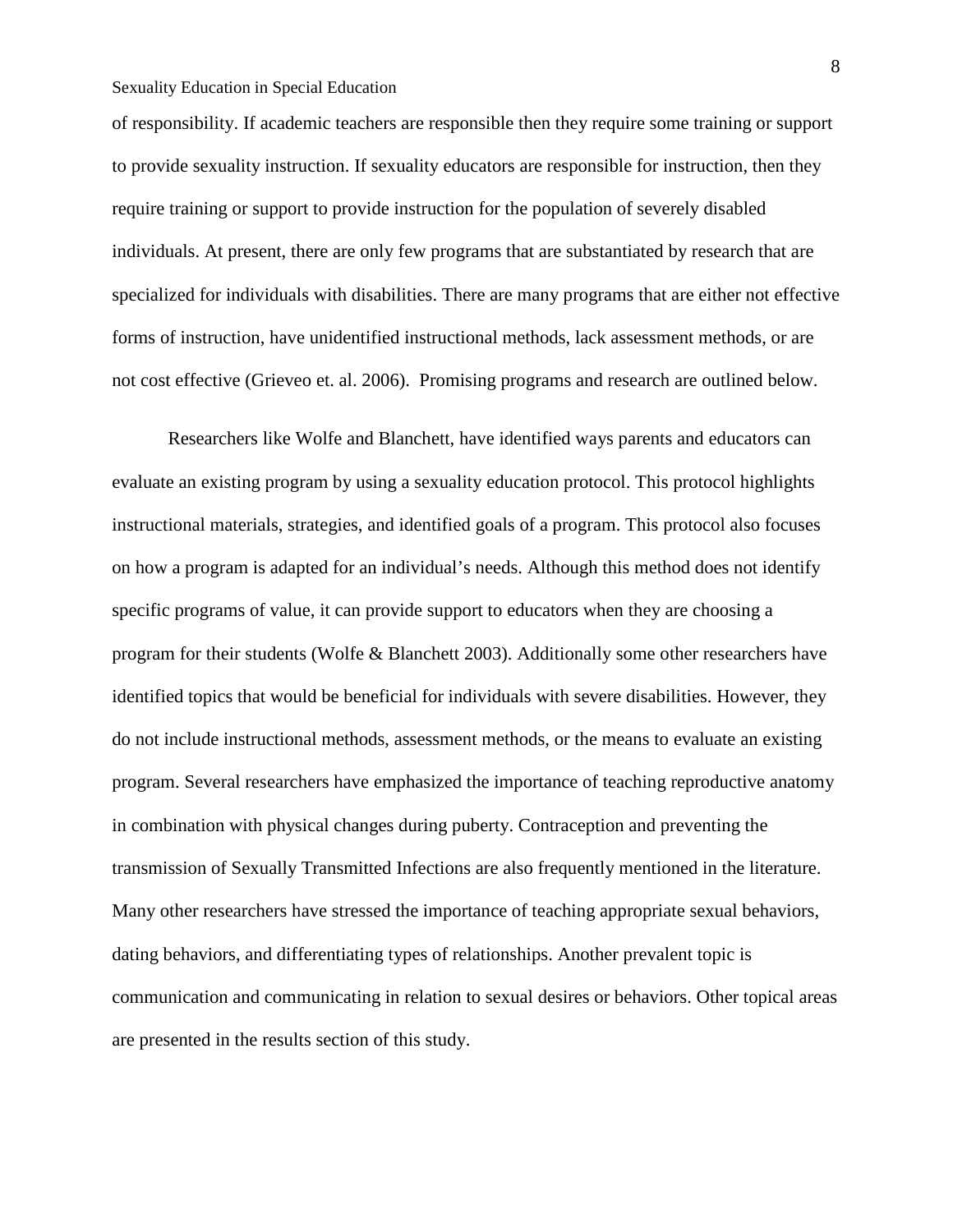There are also some field-tested programs that are specifically aimed to help individuals prevent and or report abuse. In a 2015 study by Y. Kim, the research team created a program that utilized visuals, role play, and parental co-operation to instruct three Korean females with intellectual disabilities. The focus was specifically identifying inappropriate sexual behaviors and rejecting or leaving potentially abusive situations. Subjects' prior knowledge was assessed before instruction. The subjects were also assessed after instruction in the instructional setting and in other settings in order to assess the generalization of skills. This program was found to be effective for these individuals (Kim 2015). Due to the sample size, it may be difficult to generalize these results to the population of people with severe needs. This research study also has a narrow scope of topical areas, meaning that there is a sole focus on abuse prevention. Whereas other programs have a broader scope of topics that support sexuality development and encourage a positive sexual identity. However, the methods of instruction may prove to be useful for teaching other topics related to sexuality.

"Sexuality and Disability: a guide for parents" (2009/2017) and "Sexuality and Disability: a guide for teachers" (2017) are free guidelines provided for by Alberta Health Services. This program, although assessment is not part of the guides, has a wider scope than a program designed specifically about abuse-prevention. Furthermore, these guides not only include topics for instruction, but they also include suggestions for how to instruct students. The guides also recommend instructing individuals on these topics throughout the life-span, ensuring that there are age and developmentally appropriate ways to address these topics. Topics range from; differentiating public and private behaviors, differentiating between good and bad touching, and maintain a healthy self-esteem. The guides also offer suggestions on how to handle questions that a student might ask and how to help foster a positive sexual identity. Although the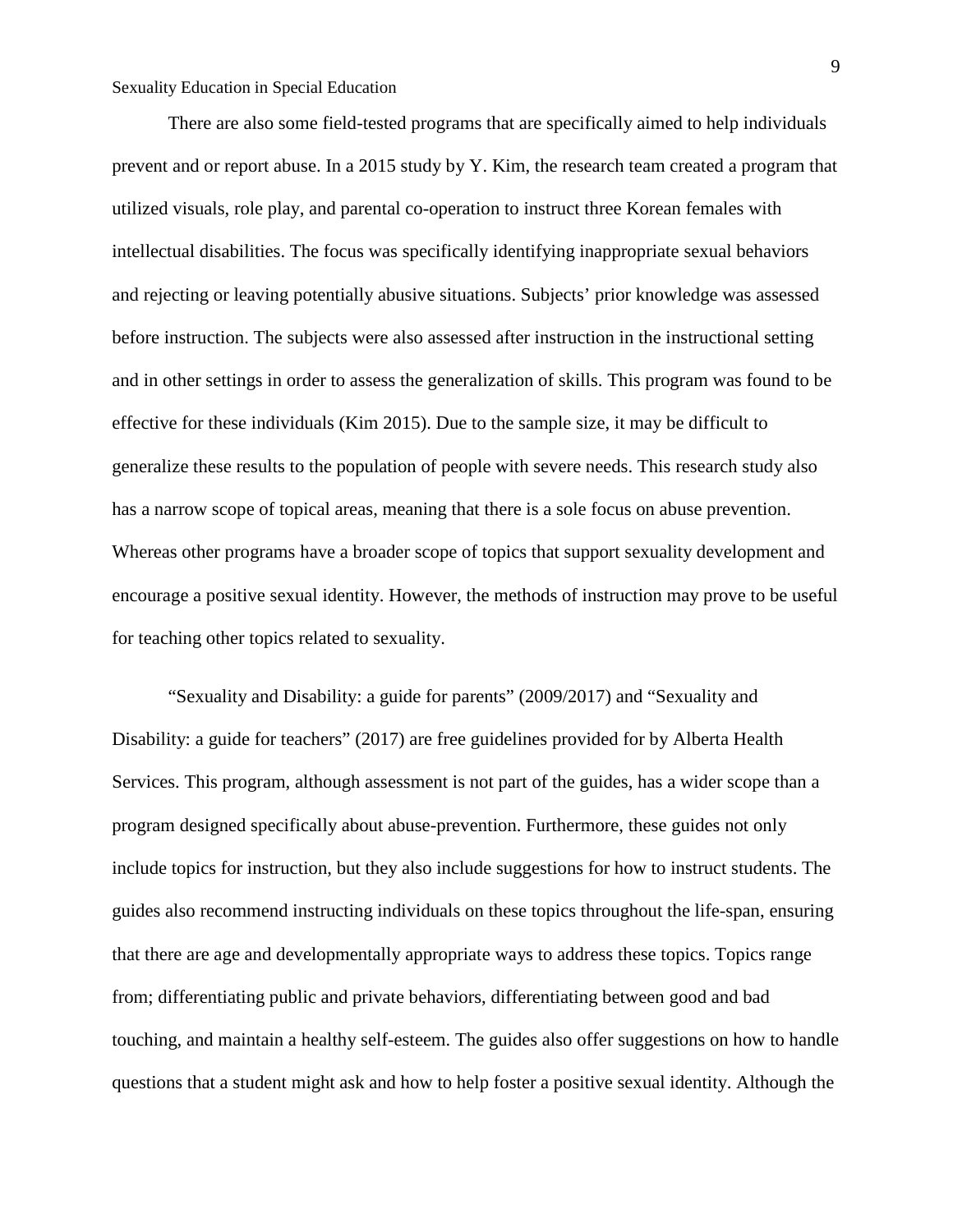recommendations made in this guide have not been tested in the field; the information that these guides provide is useful and it is free for anyone to use.

Sexuality Education for People with Developmental Disabilities is a sexuality education curriculum designed for and in co-operation with individuals with disabilities. This is a fieldtested curriculum produced by Planned Parenthood. This curriculum, as of now, is not heavily researched; however it is highly recommended by regarded individuals in the field such as Dr. Robb Weiss. Dr. Weiss is licensed psychologist and Board Certified Behavior Analyst who works with individuals with disabilities living in residential programs. This curriculum includes pre-written lesson plans, work sheets, and informal assessment methods across eighteen different topics. Additionally, the curriculum comes with a sexual knowledge pre and post test. Furthermore, The lesson plans are accompanied by sample scripts for the lesson as well as where to find the materials (i.e. worksheets and visuals) that are used in the lesson. Bruder and Krosse (2005), emphasized the importance of teaching meaningful content with the use of modeling and role play (Bruder and Krosse 2005). Sexuality Education for People with Developmental Disabilities includes all of these aspects in their lesson plans and scripts. This is a very comprehensive program with topics that range from sexual feelings, dating, relationships, and communication. It is also a very flexible program through which an educator is able to choose which topics best address the needs of his or her students. Sexuality Education for People with Developmental Disabilities, promotes self-advocacy, self-determination, and positive selfesteem. This curriculum also provides an introduction for instructors. This introduction is thorough. It provides support for answering personal questions, for dealing with admissions of abuse, and how to conduct the lessons in a classroom setting. A guide for interacting with and getting the support of parents, is also a unique feature of this curriculum guide. Planned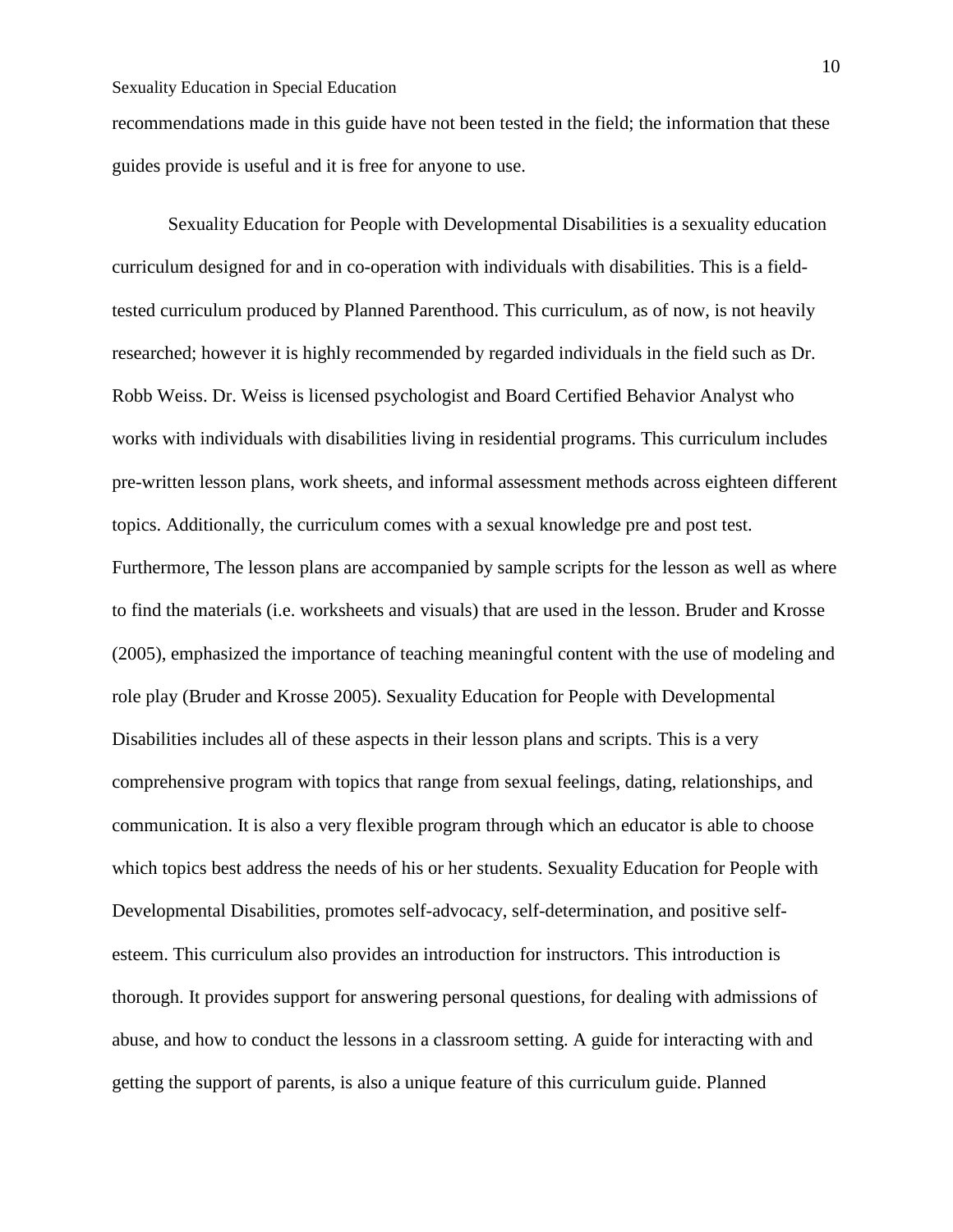Parenthood also offers training for individuals to become a Sexuality Educator. Although this program and training must be purchased through Planned Parenthood, the program has a wide scopes, it provides support for educators (through the text and through other means), and it provides a means of assessment in the classroom.

#### *Research Question*

It is evident that there is a paucity in research in the field of Sexuality Education and Special Education. The researcher endeavored to analyze the current body of literature and to determine what is actually happening in special education classrooms, to answer how can sexuality education for individuals be defined at this time.

#### *Methodology*

The present study conducted a literature review of archival documents from disability advocacy organizations to analyze the history of sex education to persons with severe disabilities and the current methods of instruction and assessment for teaching sexuality to persons with severe disabilities. Articles were included in the literature review if the article pertained to barriers to sexuality education, sexuality education as a human right, and topical areas in sexuality education. All articles included studies relating to sexuality education in the United States that could be translated into a special education setting or directly related to sexuality education and special education, regardless of country of origin. Some articles were excluded to from the literature review. The articles were related to sexuality education in the United States; however the information could not be translated into a special education setting. The included articles were analyzed by using a thematic matrix. The results were aggregated into three tables. Each table highlighted either barriers to sexuality education, sexuality education as a human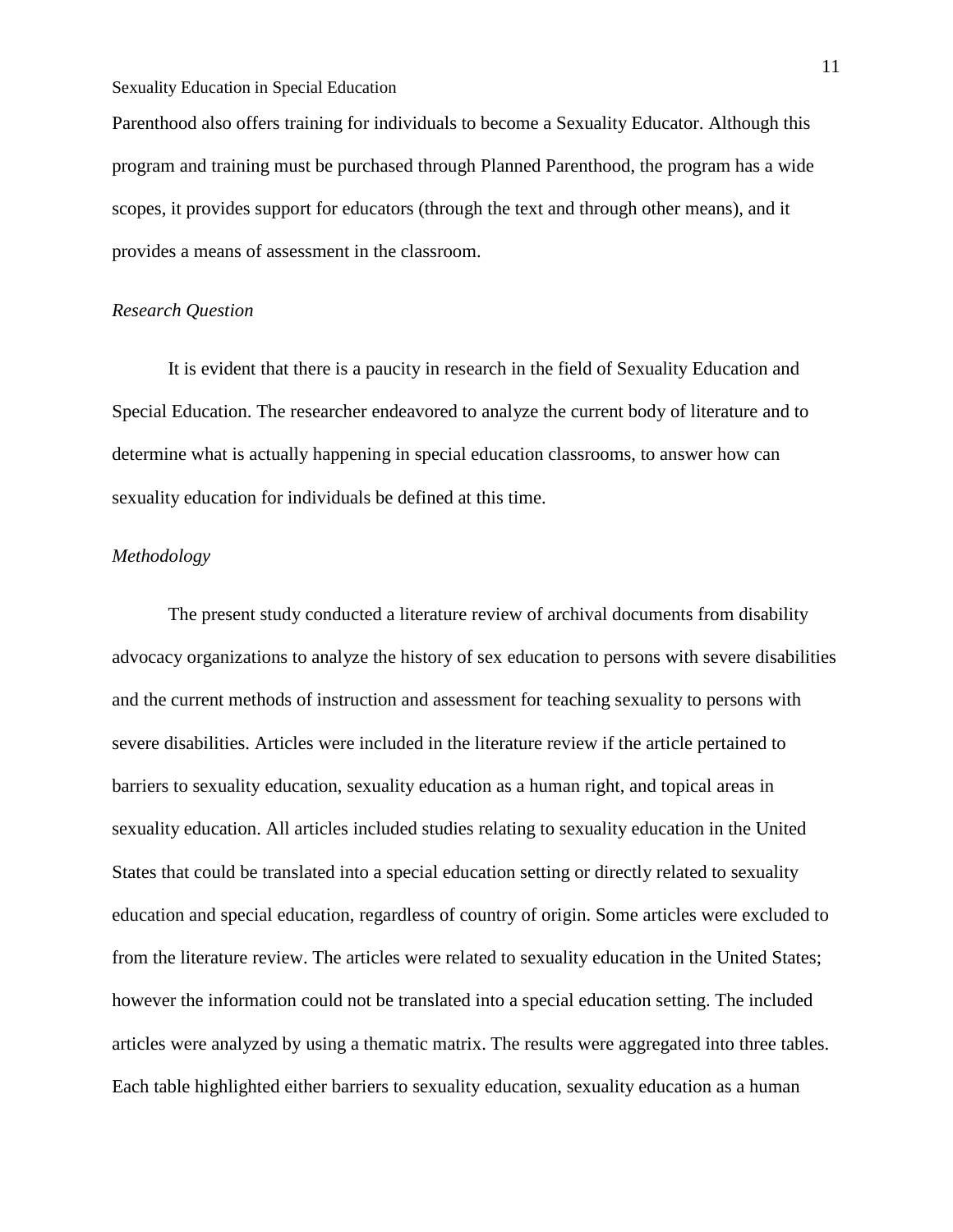right, or topical areas in sexuality education. Barriers to sexuality education and topical areas in sexuality education were further categorized in to thematic sub-areas. Sexuality education as a human right was not further categorized because it could not be deconstructed to any further extent. The a-fore mentioned tables denote frequency of themes and are located in the Appendix B and a narrative of the results is located in the results section. Twenty total articles were read for the purpose of this study, seventeen are cited within the confines of this study, and eleven research articles were analyzed through the use of the thematic matrices.

Utilizing the information from the literature review and analysis, a survey was designed and distributed through Survey Monkey. As a result, the survey was financially limited to ten close-ended questions (nine multiple choice and one ranking). The consent to participate as well as the survey can be found in Appendix A. Participants were chosen by using a selective sampling method. Local Massachusetts districts were researched to identify teachers labeled as special educators, focusing on individuals working at the middle and high school level. Utilizing online staff directories, the researcher obtained potential participants' email addresses. Onehundred-eighty-five survey invitations were delivered using this method. From these invitations, thirteen individuals responded to the survey. Additionally, the researcher dispersed live survey links to veteran teachers known to the researcher. These individuals were asked to further distribute the survey. From the love survey link, there were ten individuals that responded to the survey. There were a total of twenty-three total respondents. No responses were excluded from the study. Once the results of the survey were obtained, the results were aggregated in a summary table and recounted in the results section.

*Results*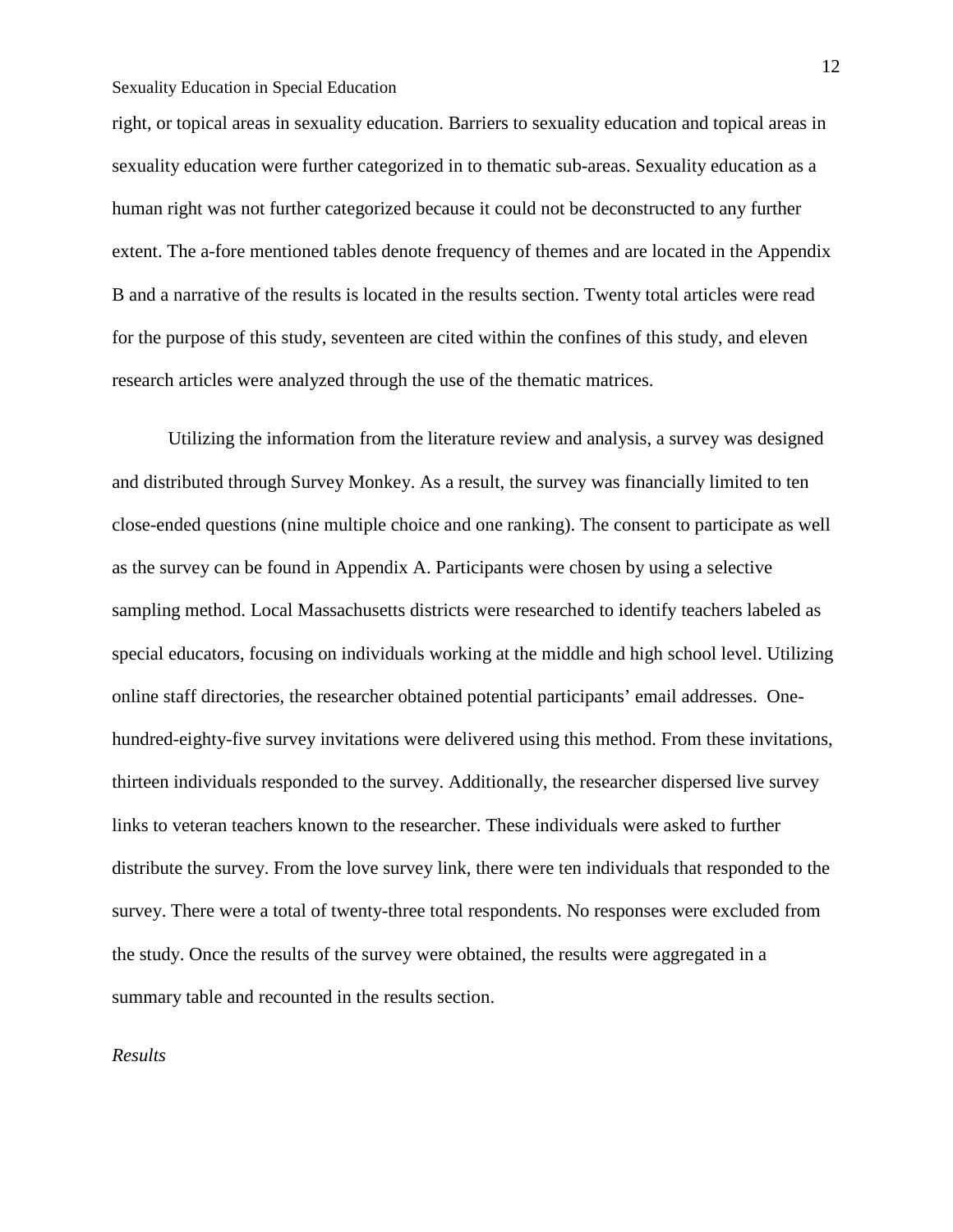Literature Analysis Results: Within the body of literature analyzed within the confines of this particular study, topics were categorized into three main themes: barriers to sexuality education, sexuality education as a human right, and content/topical areas in sexuality education. Articles relating to barriers to sexuality education included seven sub-topics: misconceptions about individuals with disabilities, lack of privacy and/or control, lack of sexual knowledge, barriers related to the teacher/instructor, barriers related to a particular individual, issues related to sexuality education programs, and barriers related to public opinion or public policy. A majority of the articles (62%) describes flaws in sexuality education programs that decrease the likelihood of effective instruction. Sixty-two percent of articles also outlined teacher qualities that decrease the likelihood of effective instruction. Examples of qualities include comfort-level, personalbeliefs, and prior-training. Furthermore, fifty percent of the articles labeled misconceptions as barriers to sexuality education. Examples of misconceptions include the idea that individuals with disabilities cannot be sexual beings or that disabled individual are child-like; therefore sexuality education is not necessary. A summary of these results can be found in table 1, located in Appendix B.

Articles explicating stating sexuality education as a human right included seven articles out of the seventeen that were analyzed. This accounts for approximately forty-one percent of the total articles. A summary of the articles in this topic can be found in table 2 located in Appendix B. Articles, published curriculums, and curriculum guide-lines that articulated specific topics for sexuality curriculum accounted for nearly thirty-five percent of the articles. Within this category, twelve broad sub-topics were identified: public vs. private spaces, good vs. bad touches, relationships/dating, communication, communicating about sex, diversity, sexual behaviors, attraction and sexual feelings, decision making, decisions about sex, avoiding pregnancy and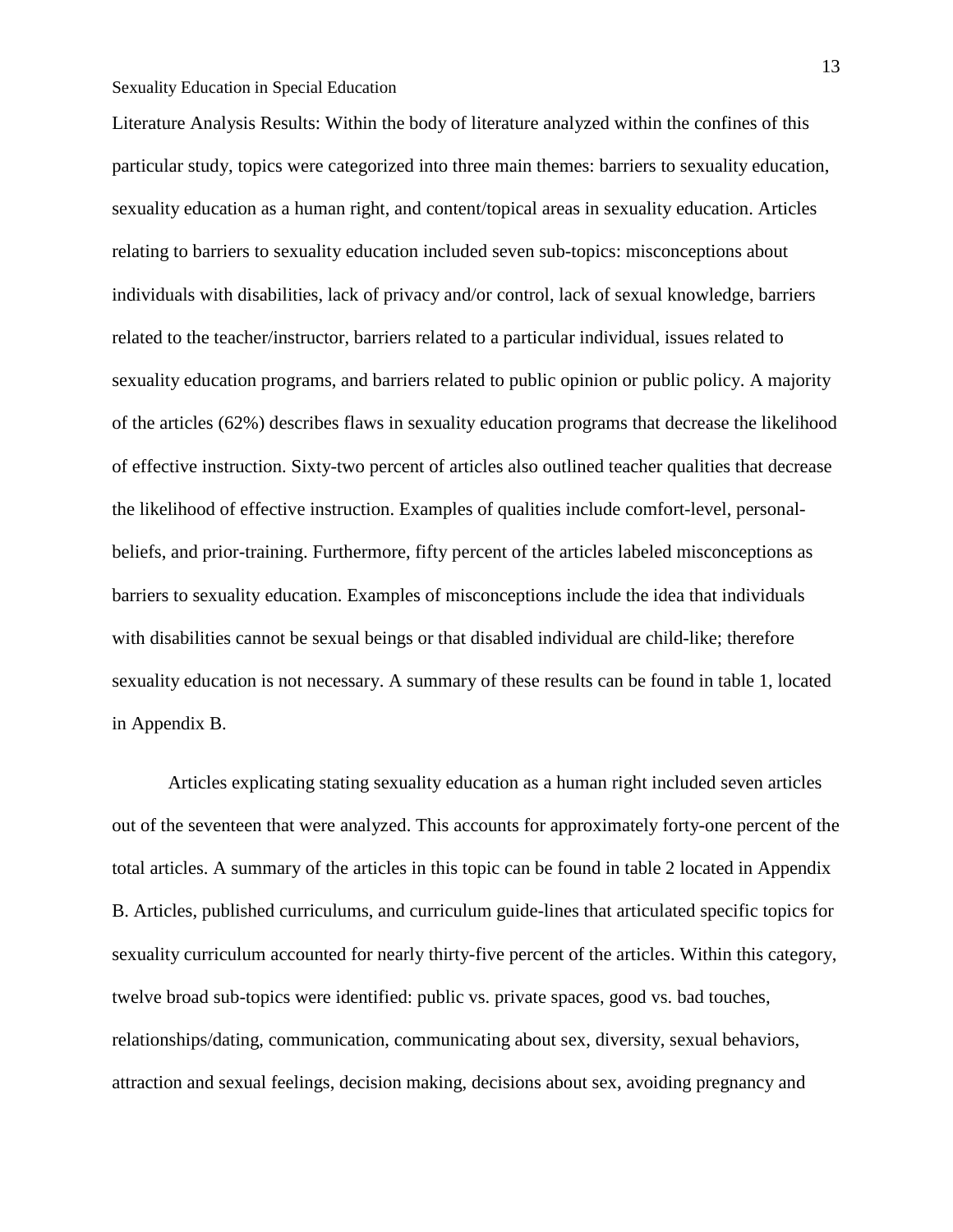STI, anatomy/puberty, esteem and bullying. A list of the articles as well as the frequency and definition of a sub-topic can be found in table 3, which is in Appendix B. The most frequently mentioned sub-topic was anatomy and puberty. This topic was found in approximately eightythree percent of the articles. The second most frequent sub-topics included relationships/dating, communicating about sex, decision making, and avoiding pregnancy/STI. Each appearing in roughly sixty-six percent of the resources. Communication, esteem/bullying, public vs. private spaces, good vs. bad touches, and attraction/sexual feeling each appeared in fifty percent of the literature. Finally, the most infrequent topics included diversity and decision making about sex. Appearing in approximately thirty-three percent of resources and approximately sixteen percent of resources, respectively.

Survey Questionnaire Results: The sample of teachers was comprised mostly of individuals who service students thirteen and older (69.5%). Additionally thirteen percent of the sample services students between ages three and twelve. Finally, approximately eight percent of the sample

serviced ages six through thirteen. One respondent reported that he or she services all ages (ages 3+ ) and one respondent skipped this question. The graph depicting this data is represented in figure 1. A majority (56%) of



respondents reported that they have been in the field of special education for more than ten years. Nearly fifty-six percent of the teachers reported that their students receive Sexuality Education in school. Approximately ninety-five percent (22 respondents) reported that they agreed that individuals with severe disabilities could benefit from sexuality education. One respondent reported that he or she strongly disagreed with the statement "individuals with severe disabilities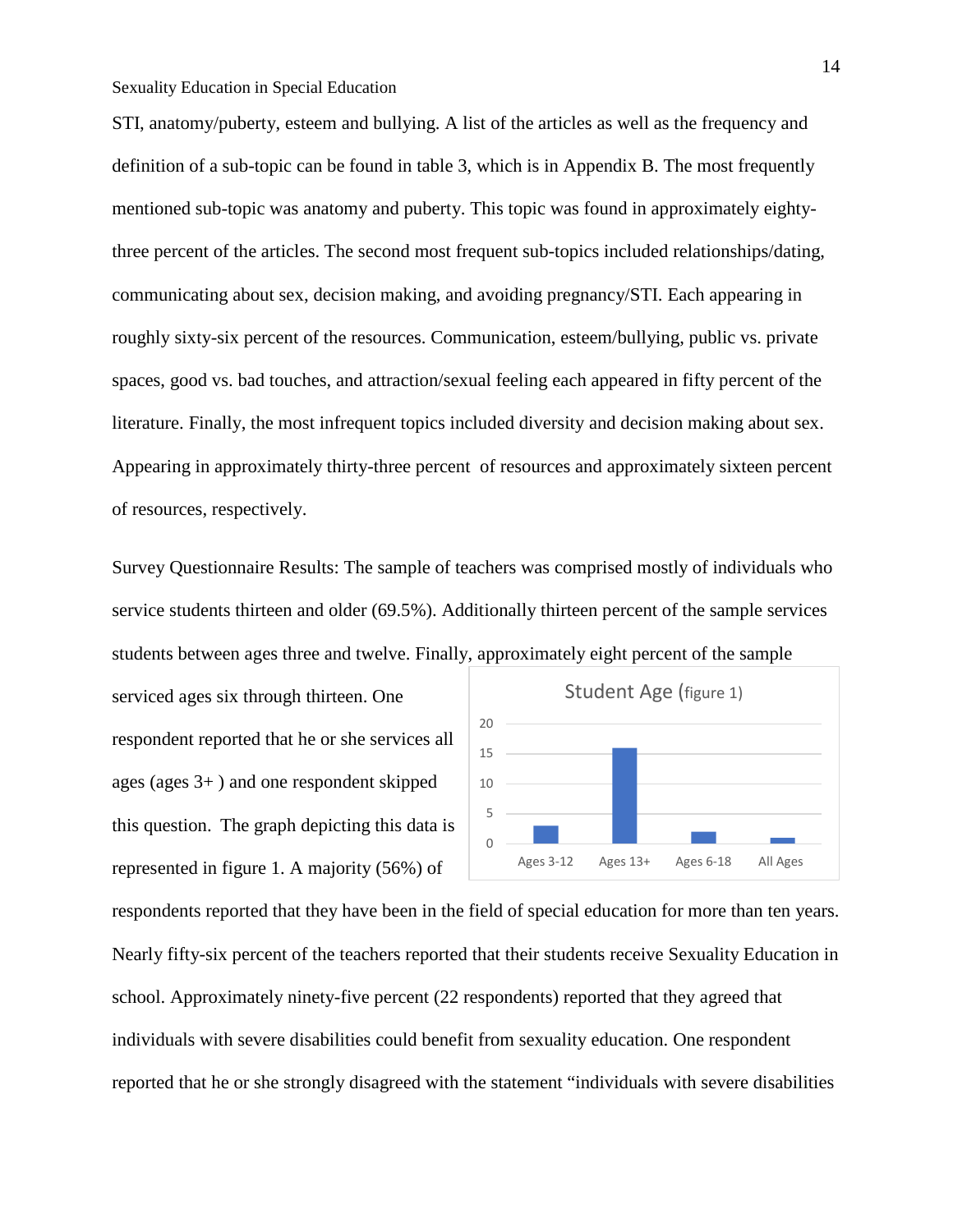could benefit from sexuality education". Data from this question is represented in figure 2. Fifty percent of the sample stated that they would feel comfortable or do feel comfortable instructing



Sexuality Education. However, only approximately 12.5% of teachers reported that they instruct their students in sexuality education. Fifty-eight percent of the respondents reported that another instructor provides sexuality education. In terms of

class-make in sexuality education, there were nine teachers that reported their students attend with same-age peers and eight that reported their student's do not receive sexuality education. Furthermore, four respondents reported that their students receive sexuality education in a substantially separate setting without same-age peers and two that reported that their students attend both with and without peers.

In terms of the curriculum, roughly fifty-three percent of the respondents were either unsure or felt that the class materials or the curriculum for sexuality education was not accessible to students with severe disabilities (four unsure, four disagree, and four strongly disagree). This is compared to the fortyseven percent that agreed that curriculum is



accessible (one strongly agree and ten agree). A summary of this information is depicted in figure 3. Although, a majority (65%) of teachers do not teach sexuality education to their own students, the teachers that do provide instruction most write their own curriculum (17%) or use a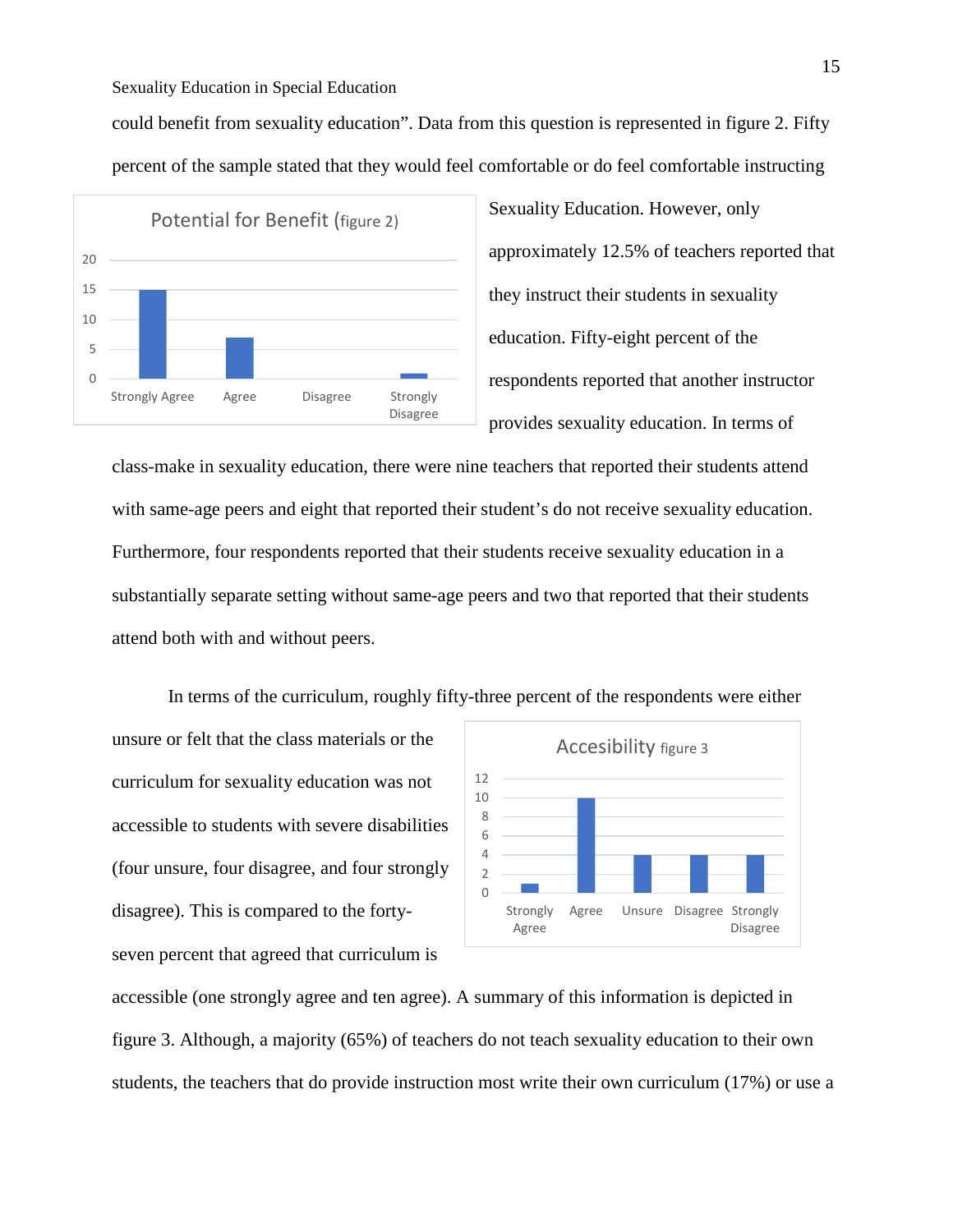published curriculum (13%). Sixty-six percent of teachers use an observational method to assess student knowledge. Twenty-eight percent use customizable worksheets. Some teachers also responded saying they use role-play activities and interviews. Finally, eighty-one percent of respondents reported that sexuality education training would help to provide better quality sexuality education. Fifty-nine percent reported that access to published curriculum and forty percent reported that access to better quality materials would help provide better quality sexuality education. Fifty-four percent reported that parental support would also help provide better quality sexuality education.

Finally respondents were asked to rank sexuality education topics in terms of importance to them and to their students. A score of one indicated that that topic was considered the most important, whereas a score of ten would indicate that that topic was considered the least important. For each topic and aggregate score was produced. The lower the number of the aggregate score indicated that a specific topic on average was ranked as being more important to respondents. Inversely a larger score indicated that , on average, that topic was ranked as being less important to respondents.

| Table 4 |  |
|---------|--|
|---------|--|

| <b>Topic</b>                          | <b>Aggregate Average</b> | <b>Ranking</b> |
|---------------------------------------|--------------------------|----------------|
| Self Esteem and Sex                   | 4.33                     |                |
| Preventing STI/Pregnancy              | 4.58                     | $\overline{2}$ |
| Reproductive Anatomy/Puberty          | 4.63                     | 3              |
| Decision Making about Sex and         | 5.10                     | 4              |
| Pregnancy                             |                          |                |
| Sexual Behaviors/Desires and Feelings | 5.20                     | 5              |
| of Attraction                         |                          |                |
| <b>Communicating About Sex</b>        | 5.60                     | 6              |
| Dating and Types of Relationships     | 6.10                     | 7              |
| Personal Hygiene                      | 6.78                     | 8              |
| Public vs. Private Spaces             | 6.95                     | 9              |
| Good vs. Bad Touches                  | 7.11                     | 10             |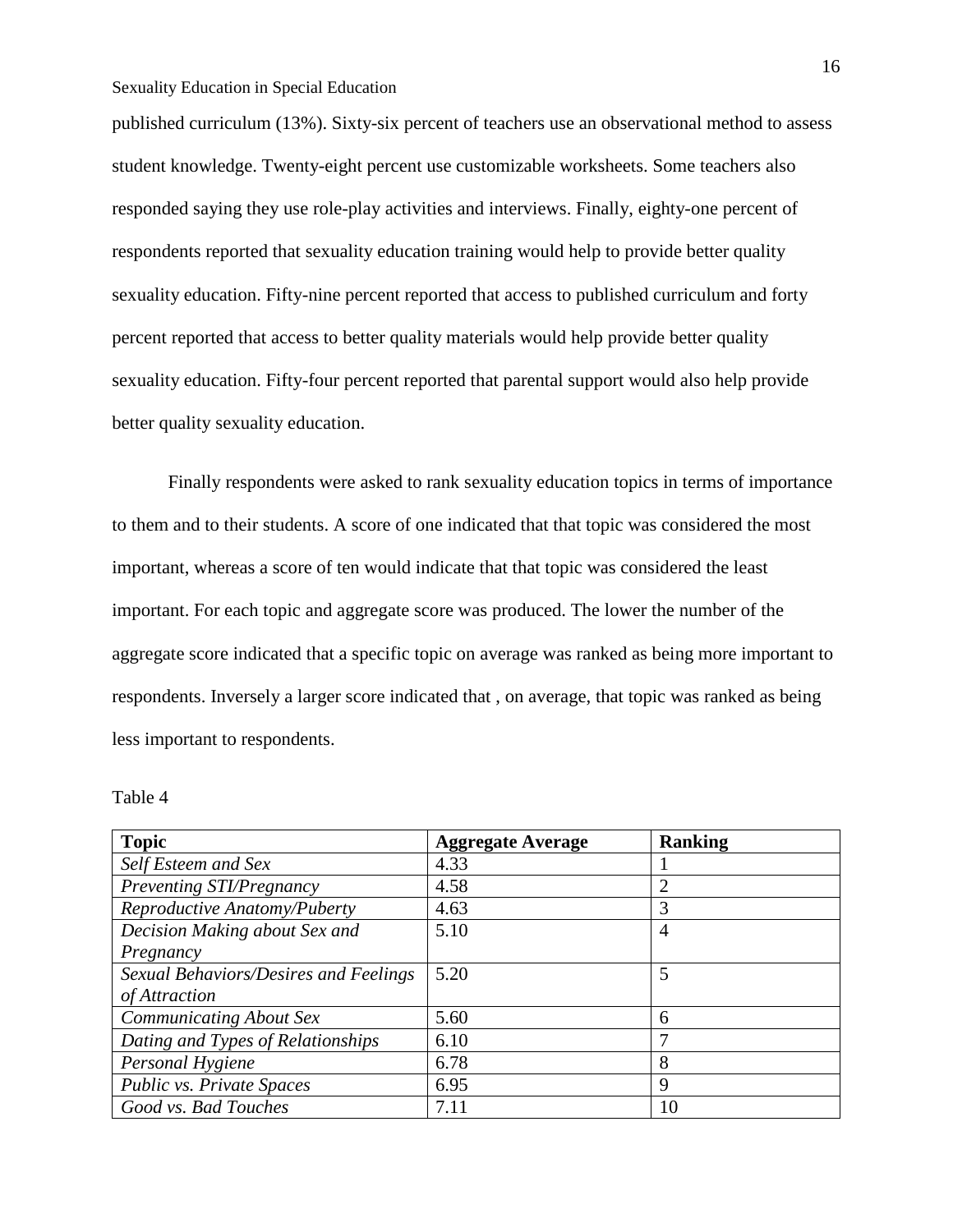#### *Discussion*

Based upon the data collected from the literature review, there is a discrepancy between what is represented in the literature and what information is represented in the sample. Branard-Brak (et. al 2015), reported that only sixteen percent of students with severe disabilities receive sexuality education before graduating high school. The present sample indicated that fifty-six percent are currently receiving sexuality education in school. This is a significant increase of students that receive sexuality education. This discrepancy is most likely a result of varying educational laws in the context of the samples. Massachusetts allows the districts to decide sexuality education requirements; however in the prior study Massachusetts was not represented in the sample. According to the literature, one barrier to quality sexuality education is the discomfort felt by instructors when teach sexuality education. Whereas nearly fifty percent of the sample felt or would feel comfortable teaching sexuality topics compared to roughly thirteen percent of the sample that stated that they feel uncomfortable with the topics. This could be a result of sample size and the selectivity of the sample. Another barrier identified by the literature is the attitude of the teachers towards the benefits of sexuality education for disabled students. A prior study found that only twenty percent of teachers polled felt that students with disabilities could benefit from sexuality education (Branard- Brak et. al. 2014). In the present study, more than ninety-five percent of the sample either agreed or strongly agreed that individuals with severe disabilities could benefit from sexuality education. This could be explained by regional differences in values and attitudes. The prior study polled from a wider pool, whereas the present study selectively sampled certain districts in Massachusetts. This may also be explained by the same sample size and those who self-selected to complete the survey. However, if there were a more diverse and larger sample, and the trend were to continue, it may indicate a shift in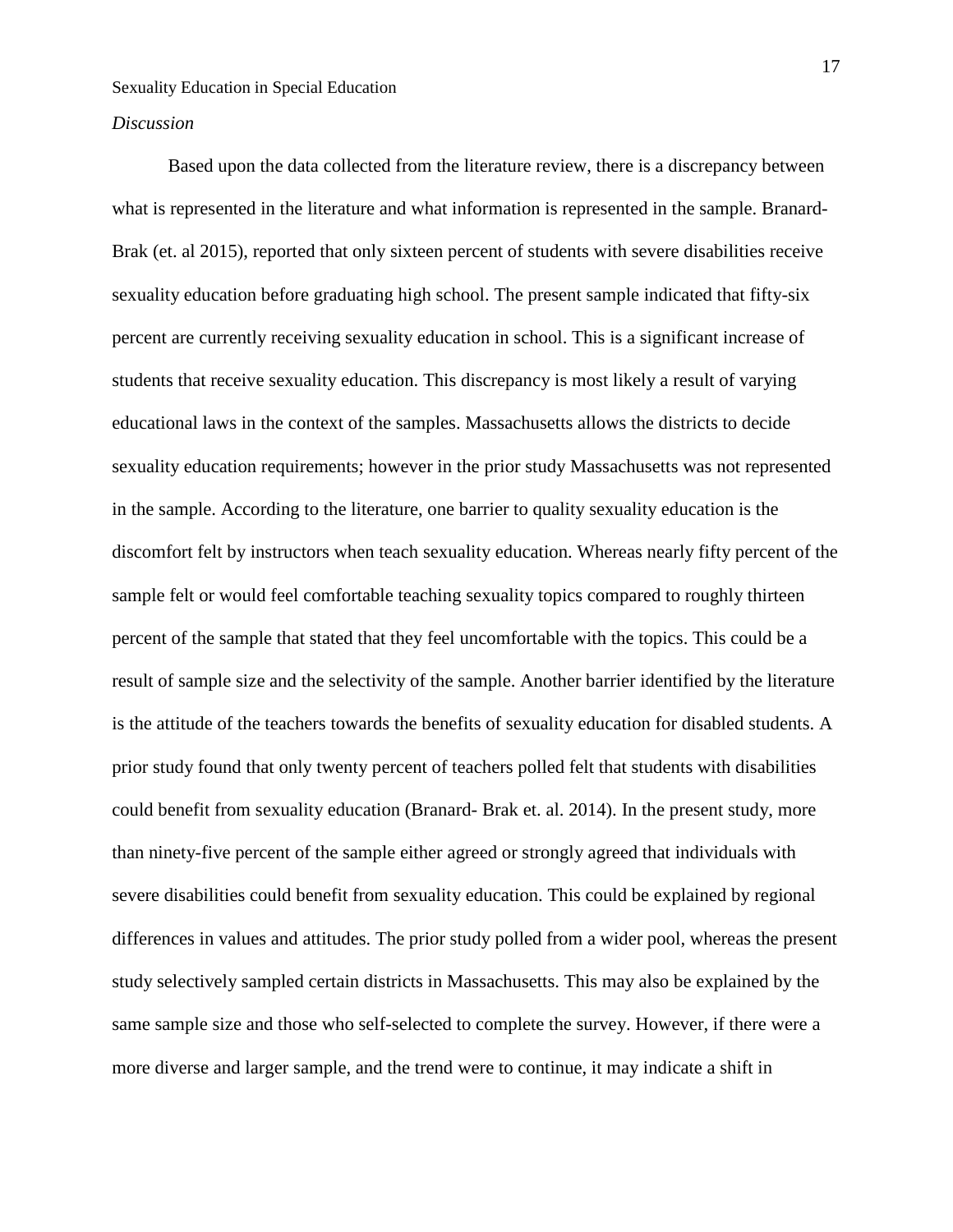perspective toward sexuality and disability. Finally a significant discrepancy exists between content areas for sexuality education. The most frequently appearing topic within the literature was anatomy and puberty whereas survey respondents on average ranked this topic as a three (third most important). Whereas the topic of self-esteem was infrequent in the literature, but was on average ranked the most important by respondents. Decision making about sex and pregnancy was also very infrequent within the literature, but on average respondents rated this topic as fourth most important. This discrepancy may be a result of what special educators view as necessary in a classroom setting compared to what publishers or researchers view as necessary in a research based setting. However, some of this discrepancy might also be a result of individuals being unaware of the implications of select topics or being unsure of what the select topic might entail. For example, differentiating between good and bad touches as well as differentiating between public and private places appear in fifty percent of the literature. Both are also identified as being two important skills involved in abuse prevention; however on average respondents rated these two topics as being the least important. A special educator might not be aware of sexual abuse statistics and many are unware of skills that could prevent abuse whereas a researcher or clinician might focus more on abuse prevention. Despite their lower importance ranking, the researcher feels that these topics are still of value to individuals with severe disabilities.

The literature identified many potential barriers to sexuality education as well as outlined why sexuality education should be a valued aspect of special education. The survey results identified some key components in sexuality instruction that the literature lacked. A majority of survey respondents either felt that the sexuality curriculum was not accessible or they were unsure of the level of accessibility. This indicates that there is a issue with the sexuality program.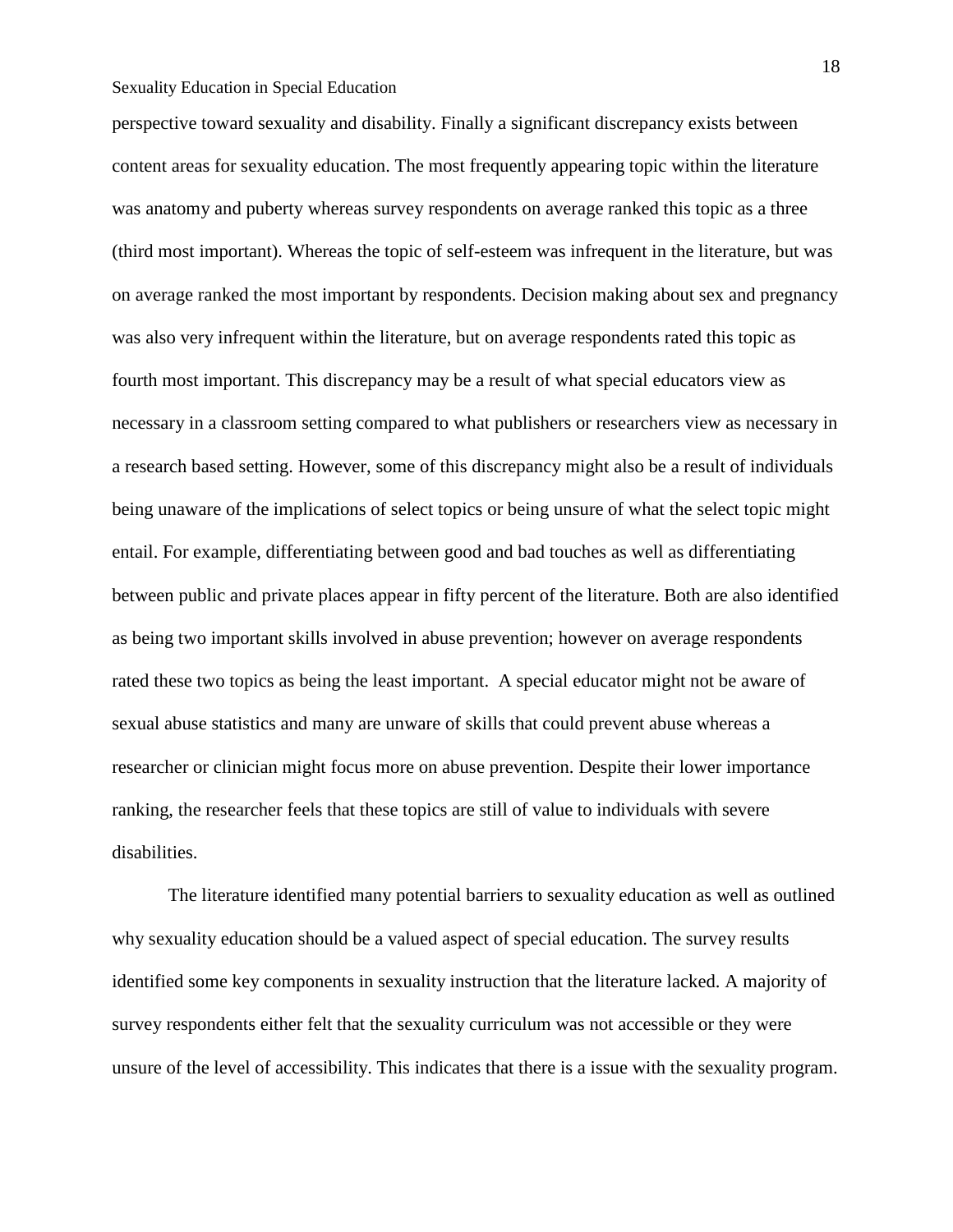The literature can confirm that program accessibility is identified as a barrier to sexuality education. Furthermore, respondents indicated that if students received sexuality education it was most likely provided for by another instructor (not the respondent). Therefore, the special educator most likely does not provide sexuality instruction. This result may be also indicate why a majority of the students receiving sexuality education attend instruction with same-age peers. Therefore, students with severe disabilities, who receive sexuality education, tend to be in classroom with a separate instructor and same a peers. There may exist a correlation between accessibility and a non-special educator as an instructor. A component of this correlation may be that there is no special education support or modifications provided for by a student's sexuality instructor.

Additionally, the literature did not offer potential solutions for educator or program related issues that negatively impact sexuality education. However, the survey revealed that a vast majority of respondents indicated that educator trainings would be valuable in providing sexuality education in a special education setting. Additionally, respondents felt that increased parental support and access to better quality materials/curriculums would be beneficial. The literature provided a variety of available curriculums, guides, and suggested topics for sexuality curriculum; however no particular method was identified as being the most effective or most frequently used. The survey revealed that of the teachers who do provide sexuality education, a majority write their own curriculum. One respondent even shared that he or share writes a curriculum based on each student, which would indicate that his or her curriculum is customized even further. This may contribute to reasons why there are few evidence based programs and why the literature could not clearly identify one method. The literature also lacked an effective method of assessing student knowledge. A majority of teachers reported that observation was a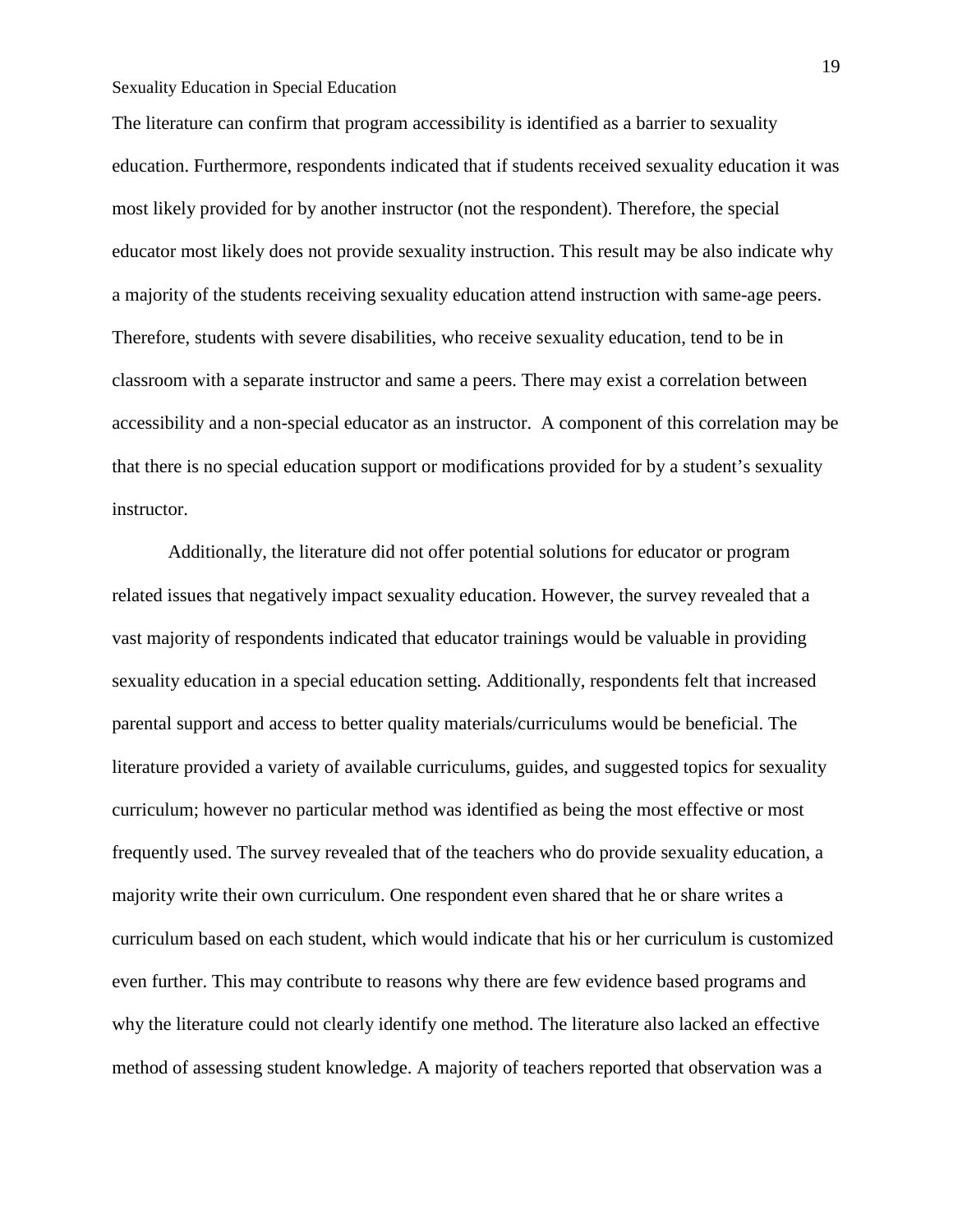means of assessing knowledge as well as the use of customized work sheets. Some respondents also reported the use of student interviews and observing role playing activities. The use of role playing activities as a method of instruction and assessment is also utilized in a study by Kim (2015).

Despite the limitations of what the literature can provide at this time and the discrepancies between the literature and the survey, there are some concepts that can be validated by the results. It can also be assumed through the literature analysis and the survey that there still exists some barriers to sexuality education for the severe population. Forty-three percent of respondents reported that their students receive no sexuality education. However, many of those that do receive sexuality education may not be receiving accessible information. In terms of sexuality curriculum, both the literature and the respondents view preventing pregnancy, communicating about sex, and feelings of attraction as moderately important topics. These topics appear in between fifty and sixty-six percent of the articles and were aggregated rated between 4.58 and 5.60. Furthermore, there are some strategies that appear in both the survey and the literature, such as role playing. Some of the strategies and frequently appearing topics could help guide educators that write their own curriculum.

Limitations: It is very clear that the study is quite limited. The literature review and analysis were restricted by the paucity in existing research and sexuality education programs. The survey results can also not be generalized to any specific population. The selective sampling as well as the low sample size make it unlikely that the population of respondents is a representative sample. The survey was also limited to ten questions, which also constrained the number of potential survey questions and therefore results. Additionally, due to the limit of ten questions, some valuable questions were combined which also may have affected the results.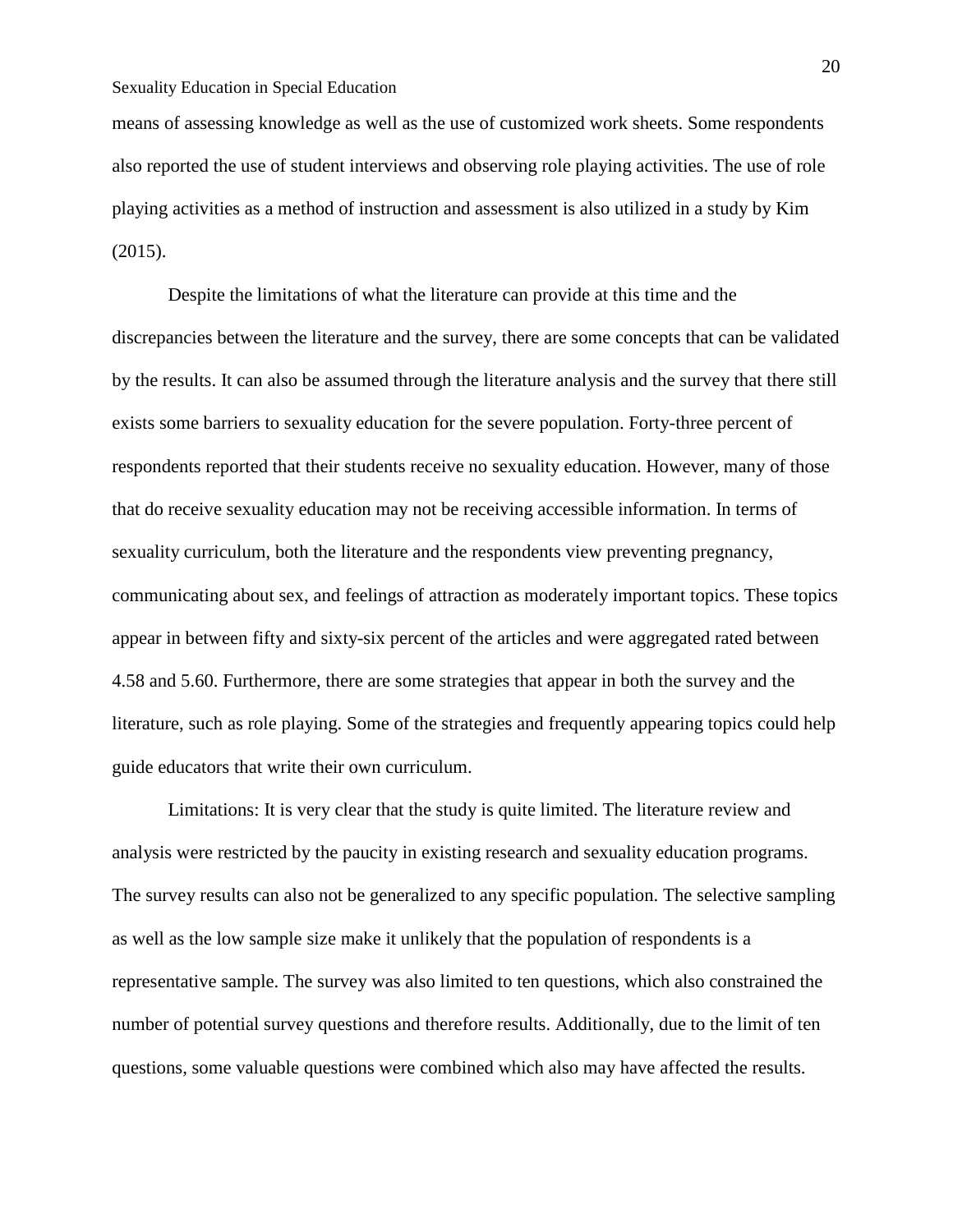Future Research Implications: If another researcher were to academically re-work this particular study, it would be beneficial to determine if the trends from the survey results are similar. Furthermore, a future researcher should endeavor to obtain a larger sample size. Future researchers might also consider investigating available support for educators. Perhaps, one might develop a training or professional development course to support special educators in sexuality instruction. Another potential avenue for future research might be to investigate the correlation between increased sexuality education by a non-special educator and the decreased amount of perceived accessibility.

#### *Conclusion*

For students with severe disabilities, sexuality education can be beneficial by providing tools to enhance quality of life. Many individuals are not receiving and may never receive sexuality education. For those that do receive sexuality education, some of the information may not be accessible and therefore the person loses the potential benefit of sexuality education. This may be due in part to lack of special education support within the setting. There are some published curriculums designed for individuals with severe disabilities; however many of the special educators that were polled write their own curriculum if they were the sexuality instructor. This may be due to the need for increased differentiation or perhaps the lack of access to published materials. The teachers polled also tend to utilize observation and customizable worksheets. There are variety of potential topics within sexuality education, some topics of value may include but are not limited to self-esteem as it relates to sexuality, preventing pregnancy/STI, feelings of attraction, communicating about sex, and abuse prevention skills.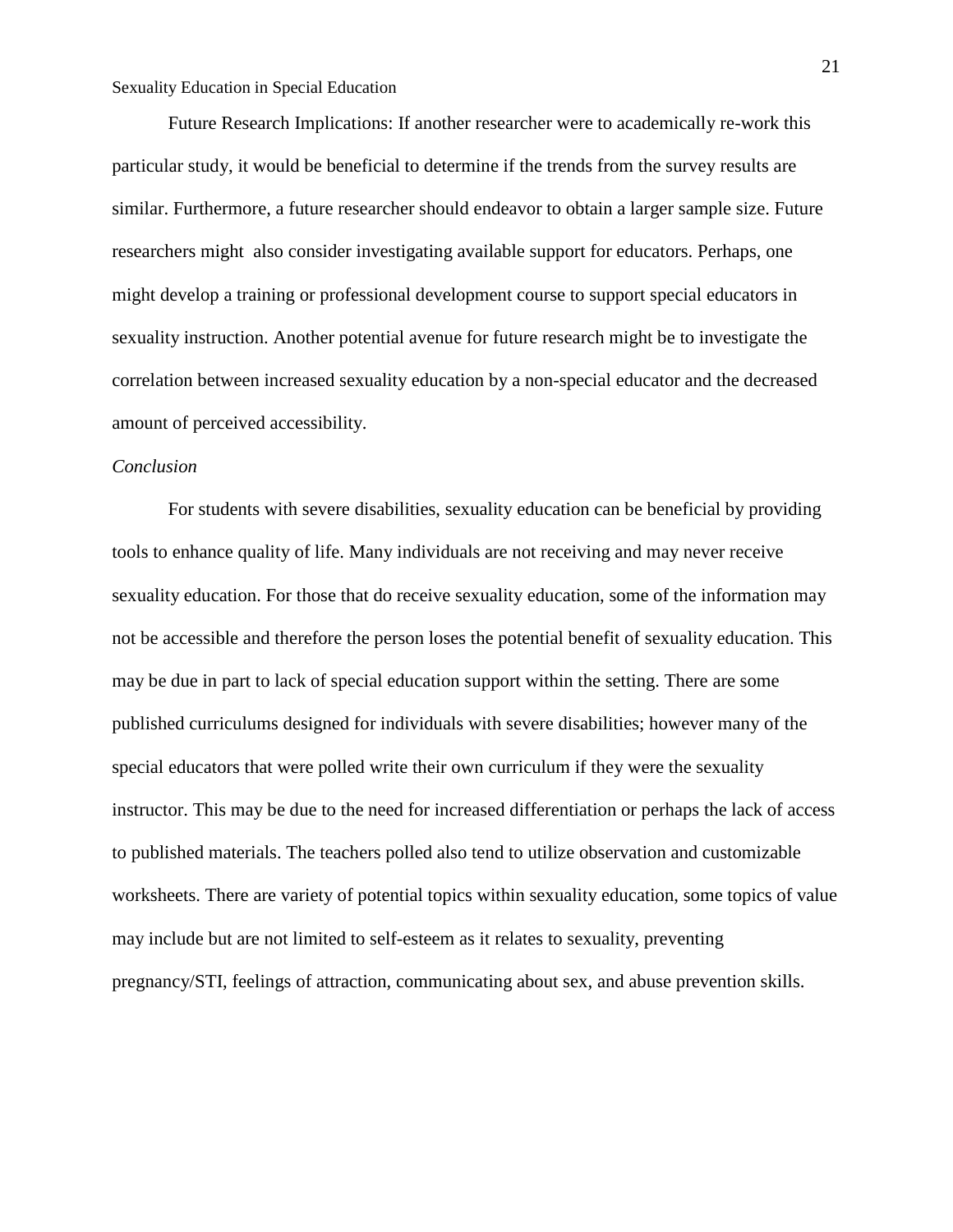#### *References*

Alberta Health Services. (2009 and 2017). Sexuality and disability: A guide for parents. *Sexual and Reproductive Health, Education and Health Promotion*. *1-21*.

Alberta Health Services. (2017). Sexuality and disability: A guide for teachers. *Sexual and Reproductive Health, Education and Health Promotion*. *1-21*.

Aunos, M. & Feldman, M. A. (2002). Attitudes towards sexuality, sterilization, and parenting rights of persons with intellectual disabilities. *Journal of Applied Research in Intellectual Disabilities, 15, 285-296.*

Brandard-Brak, L. et. al. (2014). Predictors of access to sex education for children with intellectual disabilities in public schools. *Intellectual and Developmental Disabilities.52 (2), 85- 97.*

Bruder, C. and Kroese, B. S. (2005). The efficacy of interventions designed to prevent and protect people with intellectual disabilities from sexual abuse: A review of the literature. *Journal of Adult Protection*. *7, 13–27*

Carrion, M. and Jensen, R. (2014). Curricular decision-making among public sex educators. Sex Education. 14 (6), 623–634

Corngold, J. (2013). Introduction: Ethics of sex education. *Educational Theory. 63 (5), 439 -442.* 

Cushman, N. et. Al. (2014) Sexuality education: Findings and recommendations from an analysis of 10 United States programs. *Sex Education. 14(5). 481-496*.

Grieveo, A. et. al. (2006). An evaluation of research and training resources for the sex education of people with moderate to severe learning disabilities. *British Journal of Learning Disabilities. 35, 30-37.* 

Kim, Y. (2016). Evaluation of a sexual abuse prevention program for children with intellectual disabilities. *Behavioral Interventions. 31, 195–209.*

Martinello, E. (2014). Reviewing strategies for risk reduction of sexual abuse of children with intellectual disabilities: A focus on early intervention. *Sex and Disability. 32, 167-174.* 

McLaughlin, K. et. Al. (2009) Sexuality Education for People with Developmental Disabilities. *Planned Parenthood of Northern New England and Green Mountain Self Advocates*. High School Edition, i-379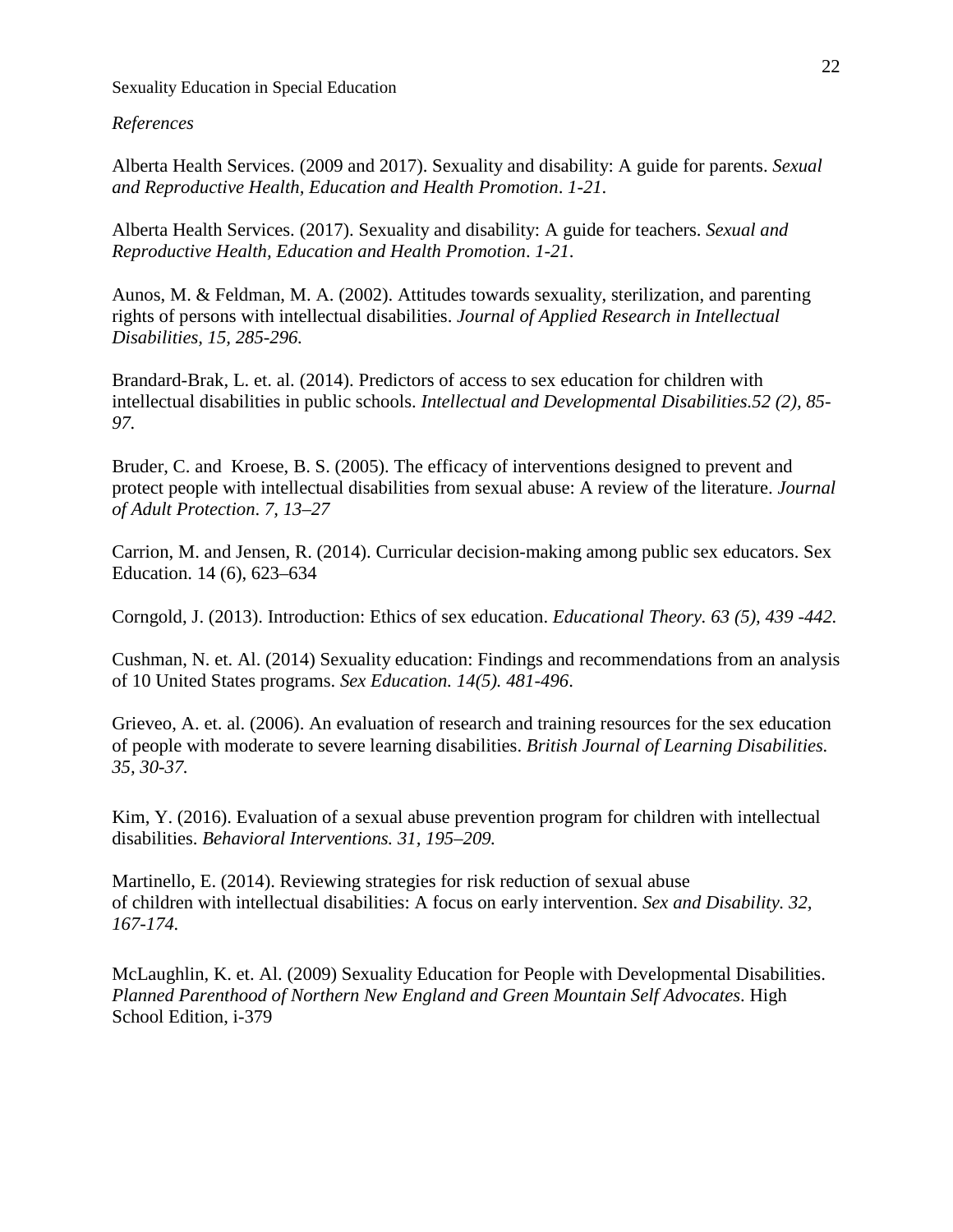Schaafsma, D. et. al. (2015). Identifying effective methods for teaching sex education to individuals with intellectual disabilities: a systematic review. *Journal of Sex Research. 52 (4), 412-432.* 

Sinclair, J. et. Al. (2015). Barriers for individuals with intellectual and developmental disabilities: A Literature Review. *Education and Training in Autism and Developmental Disabilities. 50(1). 3-16.* 

Williams, E. and Jensen, R. (2016). Conflicted identification in the sex education classroom: balancing professional values with organizational mandates. *Qualitative Health Research. 26 (11), 1574– 1586*

Wolfe, P. S. & Blanchett, W. J.(2003). Sex education for students with disabilities: An evaluation guide. *Teaching Exceptional Children. 36(1). 46-51.*

Zacharin, M. (2009). Puberty, contraception, and hormonal management for young people with disabilities. *Journal of Clinical Pediatrics. 48(2), 149-155*.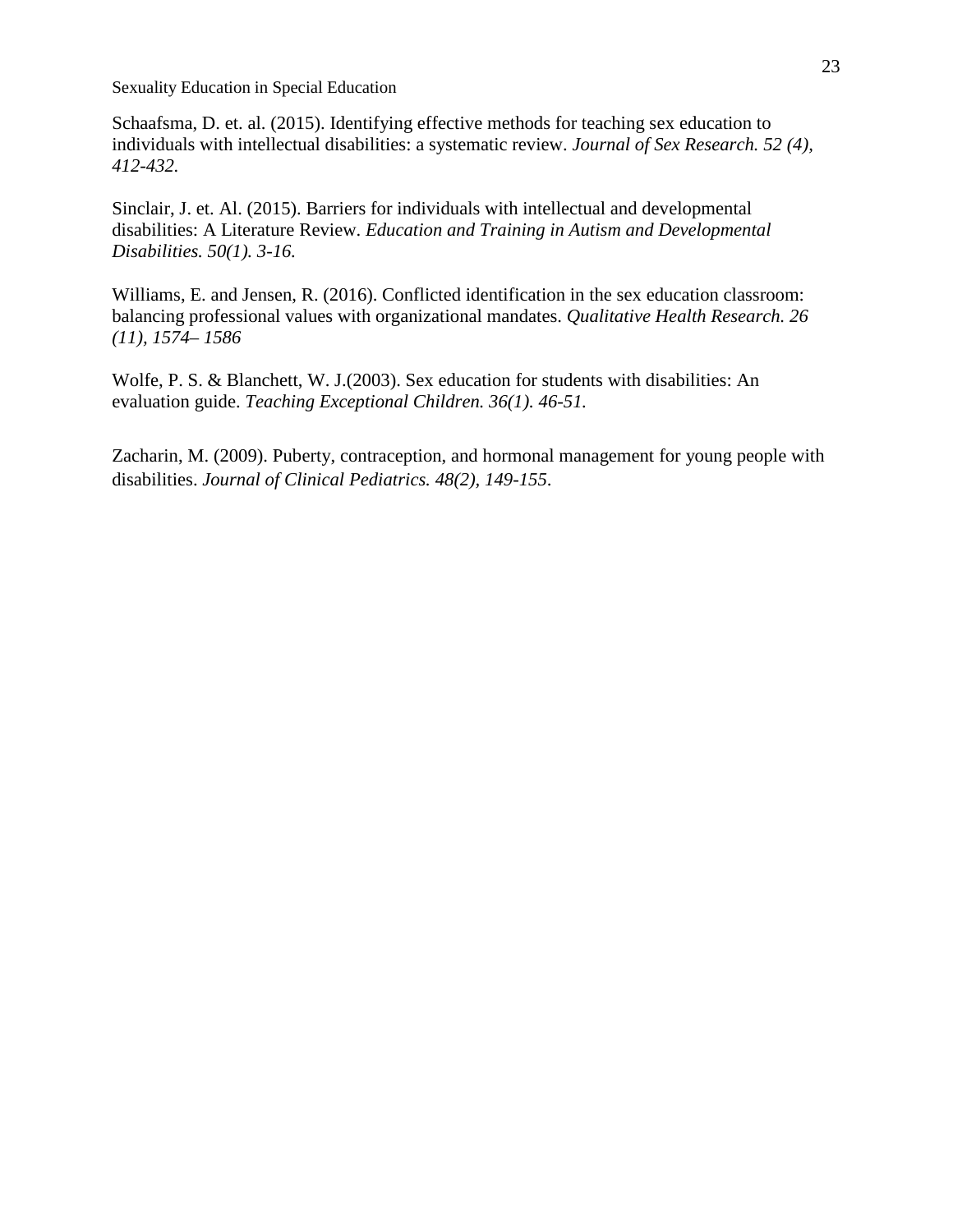#### Appendix A.

Hello,

My name is Amanda Brennen. I am a senior at Bridgewater State University and I am conducting a survey for my Honors Thesis. I have been researching Sexuality Education for individuals with severe disabilities. The following survey was created with that research in mind. Your participation is voluntary, but greatly appreciated. If you are a teacher, please fill out the survey. If you are an administrator, please pass on to a Special Educator. The responses from this survey will remain anonymous and no specific response will be published. When the research is complete, it will be made available on the Honors Thesis Database of Bridgewater State University.

By clicking begin, you consent to participate in the survey.

Thanks! Amanda Brennen

#### **Honors Thesis Survey**

The following survey is about teacher opinions on Sexuality Education in Special Education. Your responses will be anonymous. Responses will be used as part of an Honors Thesis in Severe Special Education. Results of the survey will be published on Bridgewater State University's Honors Thesis Database, but no individual response will be published.

If you have any questions or would like to participate in a more in-depth interview please contact Amanda Brennen.

Email: Abrennen@student.bridgew.edu Phone: 1 (781) 854-2927 Thank you for your participation!

1. A) As a special educator, what ages are you currently serving ? Please Select One in Category A B) How long have you been in the field of special education? Please Select One in Category B

- П (A) I service ages 3-5
- П. (A) I service ages 6-12
- П (A) I service ages 13-18
- П. (A) I service ages 18+
- П (B) 0-3 years as a special educator
- П (B) 3-5 years as a special educator
- П (B) 5-10 years as a special educator
- П (B) 10-20 years as a special educator
- П (B)  $20 +$  years as a special educator

2. People with moderate to severe disabilities can benefit from sexuality education (Please check one of the  $following)$ 

О Strongly Agree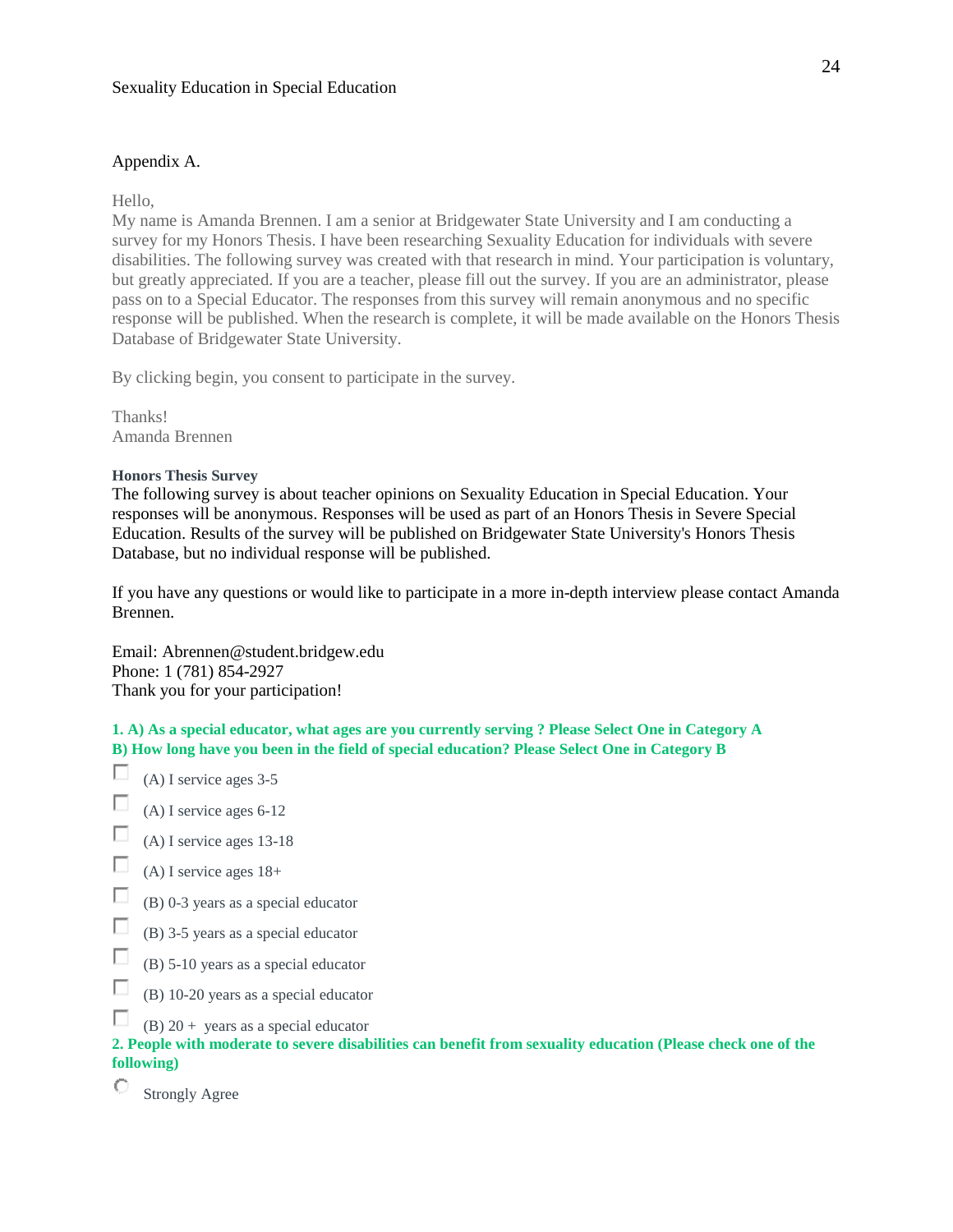|         | Agree                                                                                                                                                                                                                                                                                                                     |
|---------|---------------------------------------------------------------------------------------------------------------------------------------------------------------------------------------------------------------------------------------------------------------------------------------------------------------------------|
|         | Disagree                                                                                                                                                                                                                                                                                                                  |
| О       | <b>Strongly Disagree</b>                                                                                                                                                                                                                                                                                                  |
|         | 3. Do your students currently receive sex education? (please select one)                                                                                                                                                                                                                                                  |
| O       | Yes, my students receive sex education while at school                                                                                                                                                                                                                                                                    |
| O       | My students do not receive sex education while at school, but do elsewhere                                                                                                                                                                                                                                                |
|         | No, my students do not receive sex education at school or anywhere else<br>4. A) Do you provide sex education to your students? Please Select One in Category A<br>B) Are you comfortable teaching Sex Education Topics (regardless if you do or do not provide sex education).<br><b>Please select one in Category B</b> |
| п       | (A) Yes, I teach my students sex education                                                                                                                                                                                                                                                                                |
| п       | (A) No, another instructor provides sex education to my students                                                                                                                                                                                                                                                          |
| П       | (A) No, my students are not receiving sex education from me or another instructor                                                                                                                                                                                                                                         |
| П       | (B) Yes, I am comfortable teaching sex education topics                                                                                                                                                                                                                                                                   |
| п       | (B) I am unsure of my comfort level with sex education topics                                                                                                                                                                                                                                                             |
| □       | (B) No, I am not comfortable teaching sex education topics<br>5. Do your students attend sex education with their same-age/model peers? (please select one)                                                                                                                                                               |
| O       | Yes, my students attend sex education with their same-age peers                                                                                                                                                                                                                                                           |
| O       | No, my students receive sex education in a substantially separate setting without same-age peers                                                                                                                                                                                                                          |
| O       | No, my students are not receiving sex education                                                                                                                                                                                                                                                                           |
| О       | My students attend sex education with same age peers and receive sex education in a substantially separate                                                                                                                                                                                                                |
| setting |                                                                                                                                                                                                                                                                                                                           |
| O       | 6. Sex Education material and curriculum is made accessible to my students (Please select one)                                                                                                                                                                                                                            |
|         | <b>Strongly Agree</b>                                                                                                                                                                                                                                                                                                     |
|         | Agree                                                                                                                                                                                                                                                                                                                     |
| ¢       | Unsure                                                                                                                                                                                                                                                                                                                    |
| O       | Disagree                                                                                                                                                                                                                                                                                                                  |
| O       | <b>Strongly Disagree</b>                                                                                                                                                                                                                                                                                                  |
|         | 7. What material do you use to provide sexuality education? (Please select all that apply)                                                                                                                                                                                                                                |
| Е       | I use a curriculum that is published by a third party and is independent of my school/district                                                                                                                                                                                                                            |
| П       | I use a curriculum that is provided by the school/district                                                                                                                                                                                                                                                                |
| Е       | I write my own curriculm                                                                                                                                                                                                                                                                                                  |
| Е       | I do not provide sex education                                                                                                                                                                                                                                                                                            |
|         | Other (please specify)                                                                                                                                                                                                                                                                                                    |
|         |                                                                                                                                                                                                                                                                                                                           |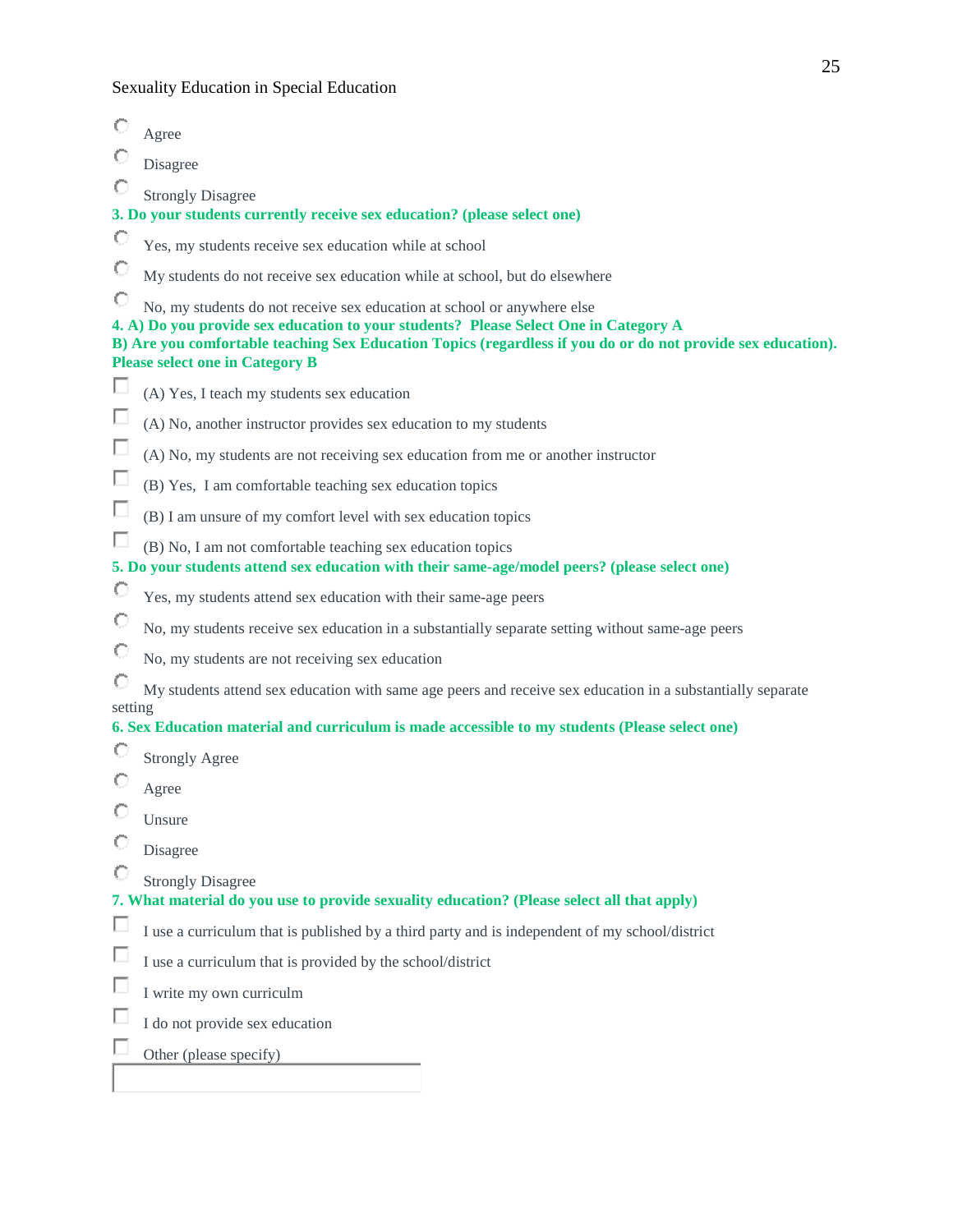8. Please rank the following sex education topics, by level of importance to you/your students (1 being most **important and 10 being least important) w**

| Communicating About Sex (consent, expressing desire or refusals, etc.)  |
|-------------------------------------------------------------------------|
|                                                                         |
|                                                                         |
|                                                                         |
| Public vs. Private Spaces (What behavior is acceptable in these spaces) |
|                                                                         |
|                                                                         |
|                                                                         |
|                                                                         |
| Personal Hygiene                                                        |
|                                                                         |
|                                                                         |
|                                                                         |
| Decision Making (About Sex and Pregnancy)                               |
|                                                                         |
|                                                                         |
|                                                                         |
|                                                                         |
| Reproductive Anatomy and Puberty                                        |
|                                                                         |
|                                                                         |
|                                                                         |
|                                                                         |

Good Touches vs. Bad Touches (Do I want someone to touch me)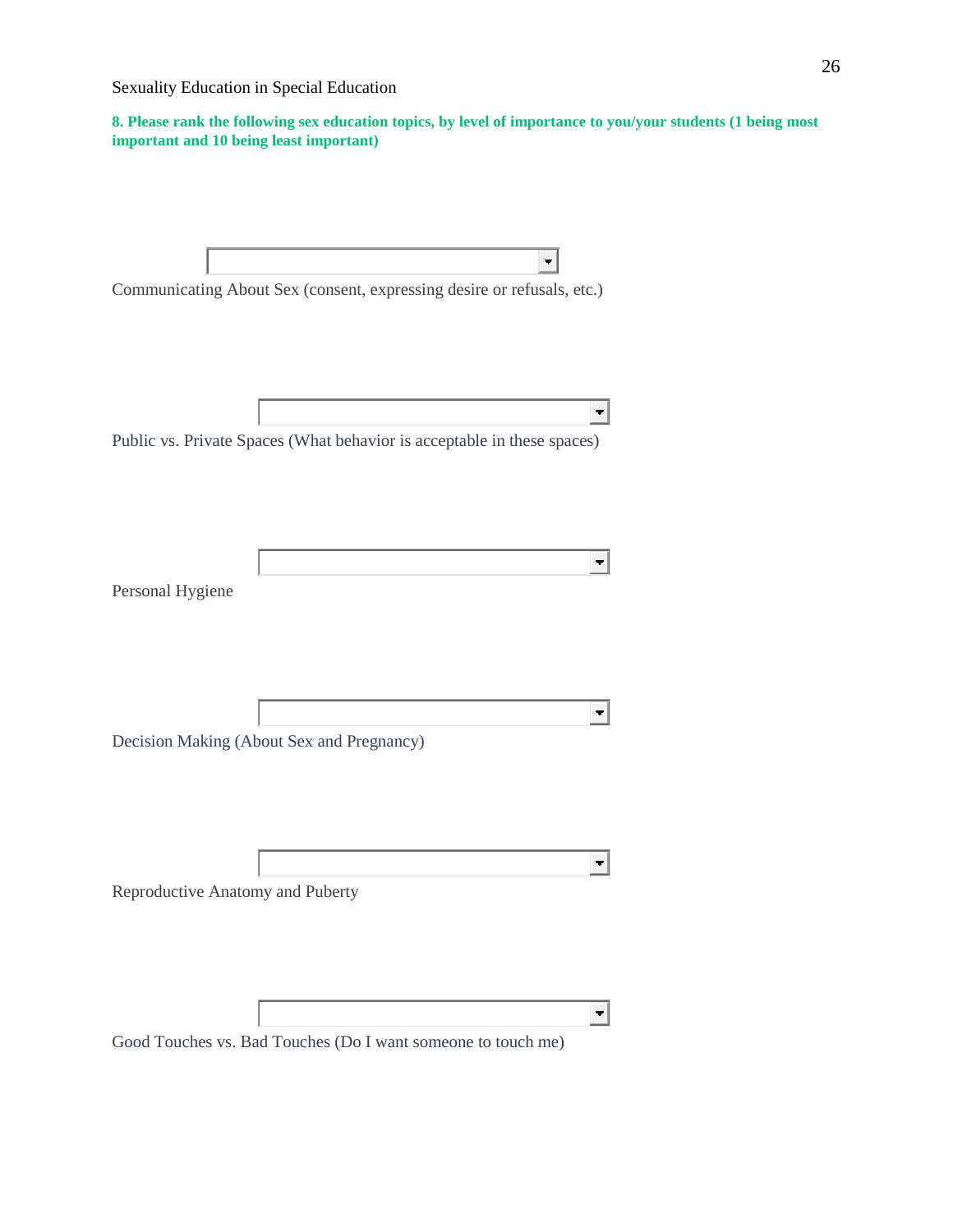|                  | Dating and Types of Relationships (Friendships, Family, Strangers, Intimate, etc.)                                                                                                                    |
|------------------|-------------------------------------------------------------------------------------------------------------------------------------------------------------------------------------------------------|
|                  | $\overline{\phantom{a}}$<br>Sexual Behaviors/Desires and Feelings of Attraction                                                                                                                       |
|                  | $\blacksquare$<br>Self-Esteem and Sex                                                                                                                                                                 |
| o                | Preventing Pregnancy and Sexually Transmitted Diseases (STI)<br>9. How do you assess student knowledge in the sex education curriculum? (check all that apply)<br>Observation                         |
| с                | Running Record<br><b>Customized Worksheets</b>                                                                                                                                                        |
| u<br>C<br>П      | <b>Customized Tests</b><br>Formal Sexual Knowledge Scales<br>Tests provided by a published curriculum<br>Tests provided by the school/district                                                        |
| п                | Other (please specify)<br>10. Which of the following options would help you provide better Sexuality Education? (Please Select All<br><b>That Apply</b> )                                             |
| п<br>C<br>п<br>o | Sexuality Education Training for Special Educators<br>Access to published Sex Education curriculum<br>Access to better quality materials<br>More Instructional time set aside for Sexuality Education |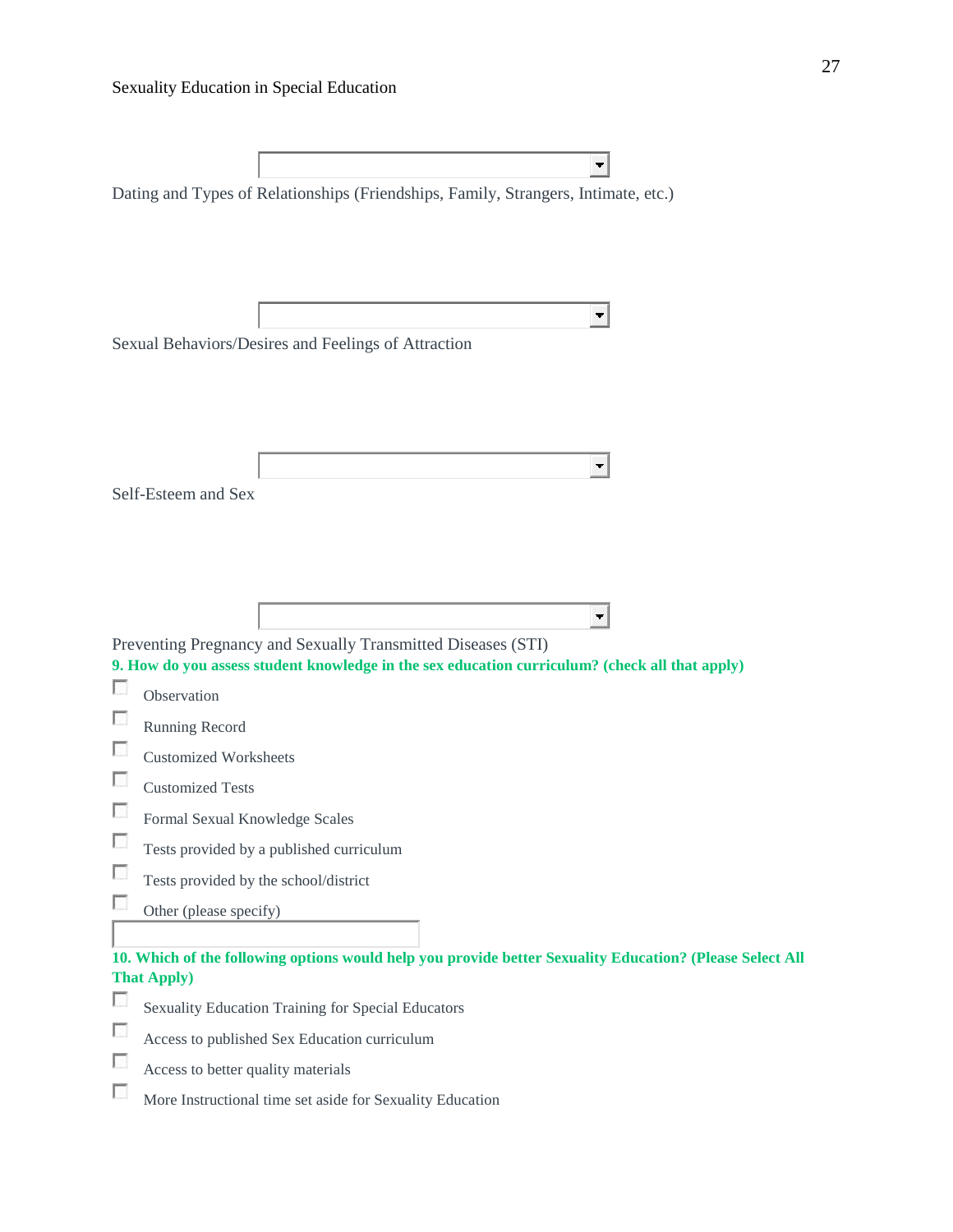- $\overline{\mathcal{L}}$ Administrative Support from School or District
- $\overline{\mathcal{L}}$ Parental Support of Sex Education
- $\sim$ Other (please specify)

DONE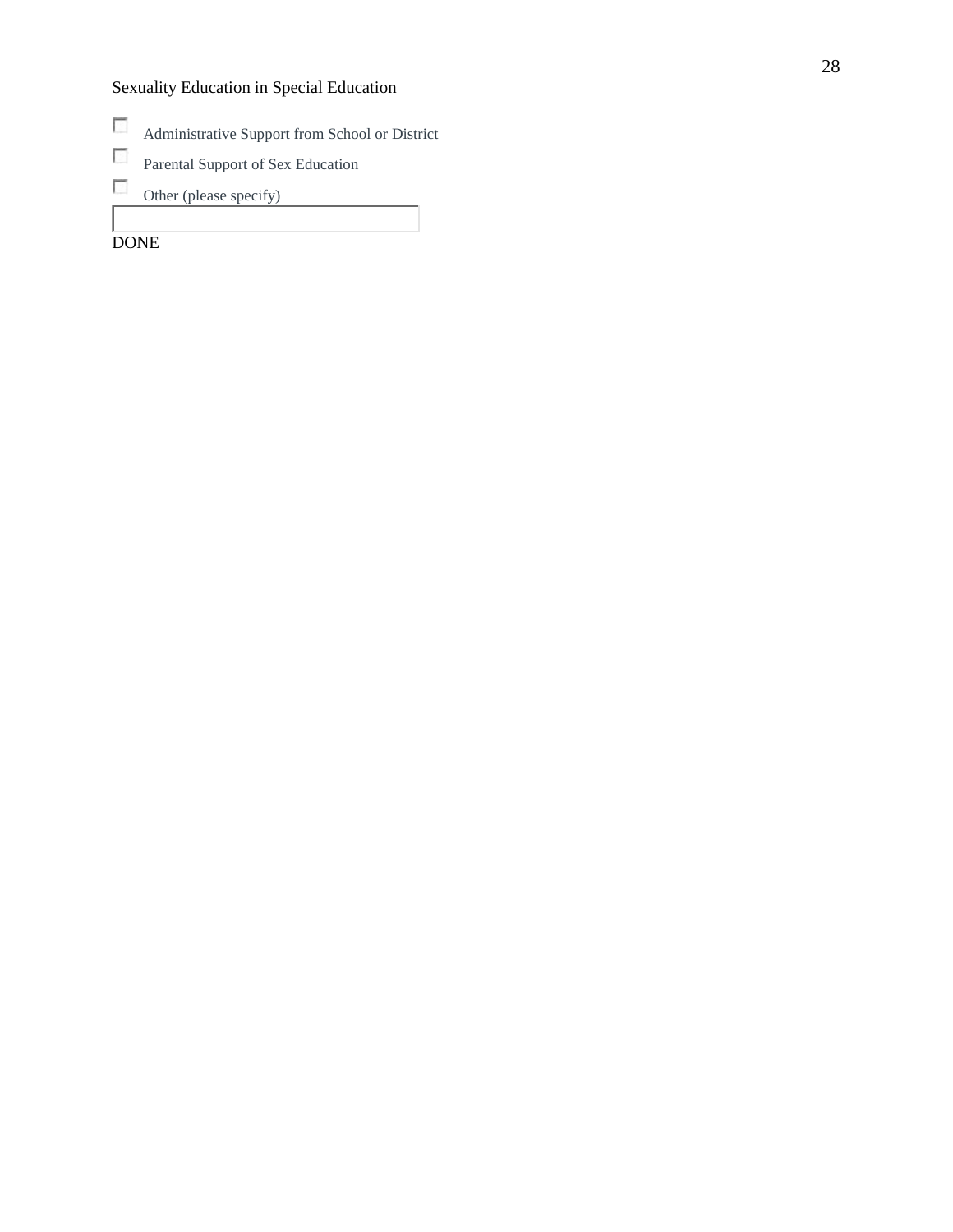## Table 1

| <b>Barriers to Sexuality</b><br><b>Education:</b> reasons as to<br>why a person with              | <b>Misconceptions</b>                           | Belief that individuals with disabilities are<br>as a result do not as a result do not<br>need Sexuality Education                                   | $\overline{4}$ | (Schaafsma et. al. 2015), (Sinclair et. al.<br>2015), (Branard-Brak et. al. 2014),<br>(Martinello 2014)                                 |
|---------------------------------------------------------------------------------------------------|-------------------------------------------------|------------------------------------------------------------------------------------------------------------------------------------------------------|----------------|-----------------------------------------------------------------------------------------------------------------------------------------|
| disabilities may not<br>receive Sexuality<br>Education                                            | Privacy/Control                                 | No access to private spaces, a lack of<br>control over personal spaces or of one's<br>own body                                                       | 3              | (Schaafsma et. al. 2015), (Sinclair et. al.<br>2015), (Branard-Brak et. al. 2014)                                                       |
|                                                                                                   | Sexual Knowledge                                | What a person does or does not know<br>about Sex and related topics                                                                                  | 3              | (Sinclair et. al. 2015), (Branard-Brak et. al.<br>2014), (Martinello 2014)                                                              |
| [8 total articles: (Sinclair)<br>et. al. 2015), (Williams $\&$<br>Jensen 2016), (Schaafsma        | Teacher/Instructor<br>Related                   | The comfort level of the instructor, an<br>instructor's personal beliefs, an<br>instructor's training level, etc.                                    | 5              | (Schaafsma et. al. 2015), (Sinclair et. al.<br>2015), (Carrion & Jensen 2014), (Williams<br>& Jensen 2016), (Branard-Brak et. al. 2014) |
| et. al. 2015), (Branard-<br>Brak et. al. 2014),<br>(Carrion & Jensen 2014),<br>(Martinello 2014), | Related to the Individual                       | A person's ability level in terms of<br>Language, Cognition, and Adaptive skills<br>is related to the likelihood of receiving<br>sexuality education | $\overline{4}$ | (Schaafsma et. al. 2015), (Sinclair et. al.<br>2015), (Branard-Brak et. al. 2014),<br>(Martinello 2014)                                 |
| (Corngold 2013),<br>(Grieveo et. al. 2006)]                                                       | <i><b>Issues with Sexuality</b></i><br>Programs | Programs' effectiveness, affordability,<br>scope, etc. OR issues with implementation<br>of a program or supporting research                          | 5              | (Sinclair et. al. 2015), (Carrion & Jensen)<br>2014), (Martinello 2014), (Corngold 2013),<br>(Grieveo et. al. 2006)                     |
|                                                                                                   | <b>Public Opinion/Policy</b>                    | The district or school creates policies<br>about what is and is not allowed to be<br>taught (Abstinence-till marriage OR<br>Comprehensive programs)  | $\overline{2}$ | (Williams & Jensen 2016), (Carrion &<br>Jensen $2014$ )                                                                                 |

# Table 2

| <b>Sexuality Education as a Human Right: access to</b><br>Sexuality Education and the ability to express one; s<br>sexual identity are fundamental human rights. Sexuality<br>education can increase the likelihood of a better quality<br>of life. | 7 Total articles | (Schaafsma et. al. 2015), (Branard-Brak et. al. 2014),<br>(Martinello 2014), (Corngold 2013), (McLaughlin, 2009),<br>(Alberta Health Services, 2009), (Grieveo et. al. 2006) |
|-----------------------------------------------------------------------------------------------------------------------------------------------------------------------------------------------------------------------------------------------------|------------------|------------------------------------------------------------------------------------------------------------------------------------------------------------------------------|
|-----------------------------------------------------------------------------------------------------------------------------------------------------------------------------------------------------------------------------------------------------|------------------|------------------------------------------------------------------------------------------------------------------------------------------------------------------------------|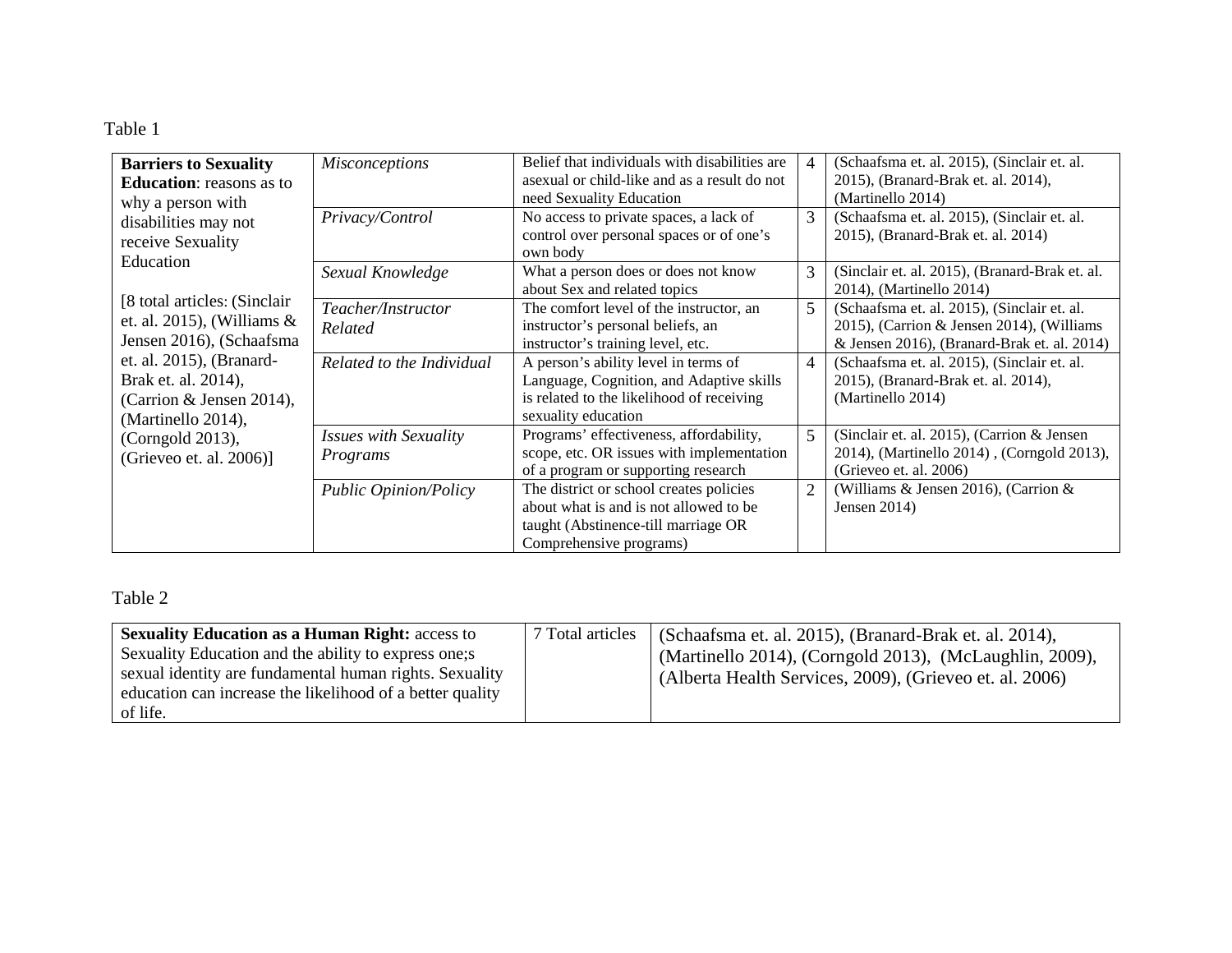# Table 3

| <b>Sexuality</b>                                                          | <b>Public and Private Spaces</b>      | What behaviors are acceptable in public spaces and                                                                                                                          | 3              | (Kim, 2016), (Martinello, 2014),<br>(Alberta Health Services, 2009)                                                |
|---------------------------------------------------------------------------|---------------------------------------|-----------------------------------------------------------------------------------------------------------------------------------------------------------------------------|----------------|--------------------------------------------------------------------------------------------------------------------|
| <b>Education</b>                                                          |                                       | private spaces                                                                                                                                                              |                |                                                                                                                    |
| Curriculum                                                                | Good and Bad Touches                  | Is this touch hurtful or not? Is this touch appropriate                                                                                                                     | 3              | (Kim, 2016), (Martinello, 2014),                                                                                   |
| <b>Topics: Broad</b>                                                      |                                       | or not? Do I want someone to touch me or not?                                                                                                                               |                | (Alberta Health Services, 2009)                                                                                    |
| topics for sexuality<br>instruction<br>[6 total articles:<br>(Kim, 2016), | Relationships/Dating                  | Types of relationships, appropriate behavior based on<br>the type of relationship, and appropriate dating<br>behavior, what is a good relationship vs. bad<br>relationship. | $\overline{4}$ | (Kim, 2016), (Martinello, 2014),<br>(Corngold 2013), (McLaughlin,<br>2009)                                         |
| (Martinello, 2014),<br>(Corngold 2013),                                   | Communication                         | Talking to others, Practicing Refusal and Reporting<br><b>Skills</b>                                                                                                        | 3              | (Kim, 2016), (Martinello, 2014),<br>(McLaughlin, 2009)                                                             |
| (McLaughlin,<br>2009), (Alberta<br>Health Services,                       | <b>Communicating About Sex</b>        | Expressing desire, obtaining consent, giving or<br>refusing consent, etc.                                                                                                   | $\overline{4}$ | (Martinello, 2014), (Corngold 2013),<br>(McLaughlin, 2009), (Alberta Health<br>Services, 2009)                     |
| 2009), (Grieveo et.<br>al. 2006)]                                         | Diversity                             | Gender identity, sexual orientation or preference,<br>stereotypes, culture and sex.                                                                                         | $\overline{2}$ | (Corngold, 2013), (Alberta Health<br>Services, 2009)                                                               |
|                                                                           | <b>Sexual Behaviors</b>               | Sexual intercourse, masturbation, etc. are all sexual<br>behaviors meant for private spaces                                                                                 | $\overline{4}$ | (Corngold 2013), (McLaughlin,<br>2009), (Alberta Health Services,<br>2009), (Grieveo et. al. 2006)                 |
|                                                                           | <b>Attraction and Sexual Feelings</b> | It is okay and normal to have these feelings (arousal,<br>attraction, etc.)                                                                                                 | 3              | (Corngold 2013), (McLaughlin,<br>2009), (Alberta Health Services,<br>2009)                                         |
|                                                                           | <b>Decision Making</b>                | Dealing with peer pressure, making decisions about<br>your body, etc.                                                                                                       | $\overline{4}$ | (Martinello, 2014), (Corngold 2013),<br>(McLaughlin, 2009), (Alberta Health<br>Services, 2009)                     |
|                                                                           | Decision Making and Sex               | Do you want to have sex? Making safe and smart<br>decisions about sex?                                                                                                      | 1              | (McLaughlin, 2009)                                                                                                 |
|                                                                           | Avoiding Pregnancy and STI            | Do you want to have a baby? Contraception<br>(hormonal birth control, condoms, etc.) and how to<br>use contraception to prevent pregnancy and STI                           | $\overline{4}$ | (Corngold 2013), (McLaughlin,<br>2009), (Alberta Health Services,<br>2009), (Grieveo et. al. 2006)                 |
|                                                                           | Anatomy/Puberty                       | Teaching about reproductive anatomy, teaching<br>names for reproductive organs, teaching about body<br>changes, Menstruation/Menopause, etc.                                | 5              | (Kim, 2016), (Corngold 2013),<br>(McLaughlin, 2009), (Alberta Health<br>Services, 2009), (Grieveo et. al.<br>2006) |
|                                                                           | Esteem/Bullying                       | Self-image as a sexual being, dealing with bullying as<br>it relates to sex or disability.                                                                                  | 3              | (Martinello, 2014), (Alberta Health<br>Services, 2009), (Grieveo et. al.<br>2006)                                  |